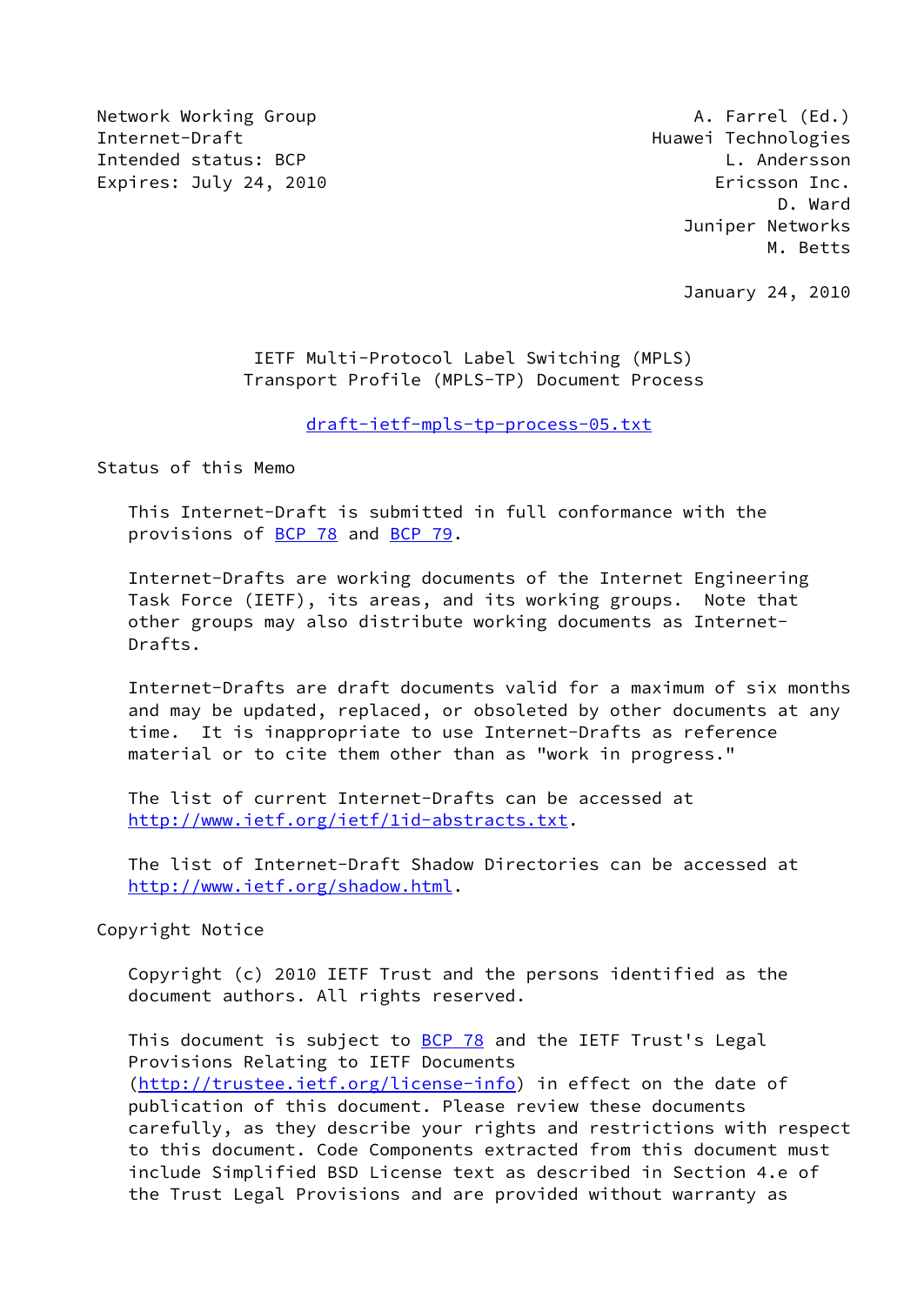described in the Simplified BSD License.

| Andersson, et al. | Expires July 24, 2010 | [Page 1] |
|-------------------|-----------------------|----------|
|-------------------|-----------------------|----------|

| Internet-Draft | MPLS-TP Document Process |  | January 2010 |  |
|----------------|--------------------------|--|--------------|--|
|----------------|--------------------------|--|--------------|--|

### Abstract

 The decision to develop a Multiprotocol Label Switching (MPLS) Transport Profile (MPLS-TP) in cooperation between the IETF and the ITU-T is document in [RFC 5317](https://datatracker.ietf.org/doc/pdf/rfc5317) as the decision of the Joint Working Team on MPLS-TP.

 This document provides additional detail of the processes for the development of IETF RFCs on MPLS-TP. It provides an adaptation of the IETF working group process; identifies the expected participation in the process by the ITU-T; and clarifies the rules and conventions regarding MPLS-TP documents.

 This document does not specify any ITU-T process; ITU-T activities will be done according to ITU-T process/rules.

 This document does not specify or modify the normal IETF working group process. It is limited to the specific adaptations of that process to facilitate the cooperation agreement between the IETF and the ITU-T on MPLS-TP, and to ensure a good and consistent document review across the two organizations.

 This document is a product of a joint Internet Engineering Task Force (IETF) / International Telecommunication Union Telecommunication Standardization Sector (ITU-T) effort to include an MPLS Transport Profile within the IETF MPLS and PWE3 architectures to support the capabilities and functionalities of a packet transport network.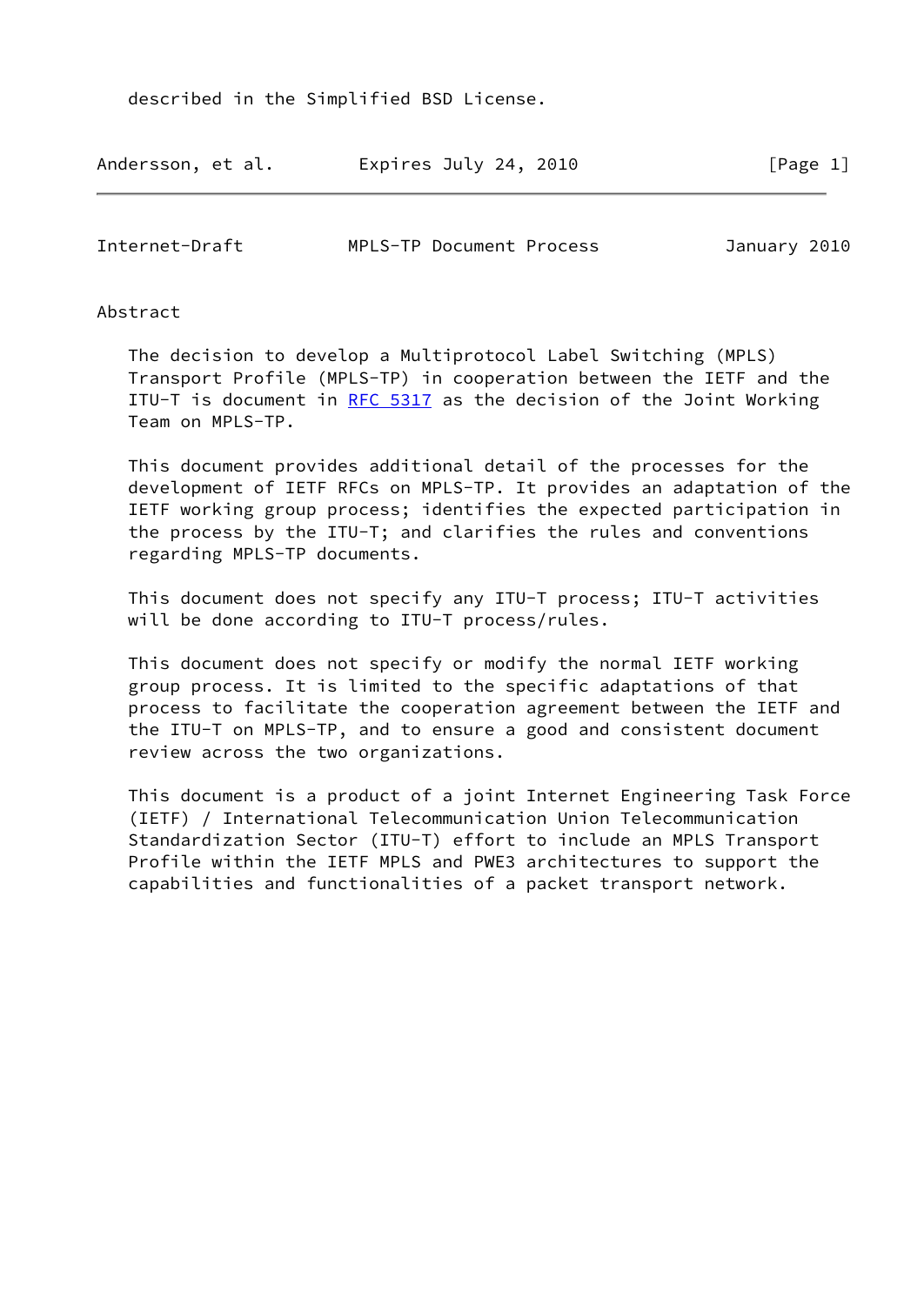| Andersson, et al. |  |
|-------------------|--|
|                   |  |

Expires July 24, 2010  $[Page 2]$ 

 $\overline{\phantom{0}}$ 

| Internet-Draft | MPLS-TP Document Process | January 2010 |  |
|----------------|--------------------------|--------------|--|

# Table of Contents

| 1.1.1. IETF Terms and Abbreviations  5                              |  |
|---------------------------------------------------------------------|--|
| 1.1.2. ITU-T Terms and Abbreviations  6                             |  |
| 1.2. Purpose, Intent, and Procedures for Cooperation on MPLS-TP . 6 |  |
| 1.3. A Note on the MPLS-TP Interoperability Design Team  8          |  |
| 2. Adaptation of the IETF Working Group Process  8                  |  |
| 2.1. IETF Consensus and Mailing Lists  9                            |  |
|                                                                     |  |
| 2.3. Adapted IETF Working Group Process  10                         |  |
|                                                                     |  |
| 2.3.2. The IETF MPLS-TP Process  12                                 |  |
| 2.4. Naming Conventions for MPLS-TP Documents  16                   |  |
| 2.5. Boilerplate Text For Inclusion in MPLS-TP Documents  16        |  |
|                                                                     |  |
|                                                                     |  |
| 2.5.3. Recognition of IETF Consensus for Informational RFCs  17     |  |
| 3. Expectations on ITU-T Participation in the Process  17           |  |
| 3.1. Working Group Document Review  18                              |  |
| 3.2. Working Group Last Call and Document Approval  18              |  |
|                                                                     |  |
| 4. Guidelines For MPLS-TP work in the ITU-T  21                     |  |
|                                                                     |  |
|                                                                     |  |
|                                                                     |  |
|                                                                     |  |
|                                                                     |  |
|                                                                     |  |
|                                                                     |  |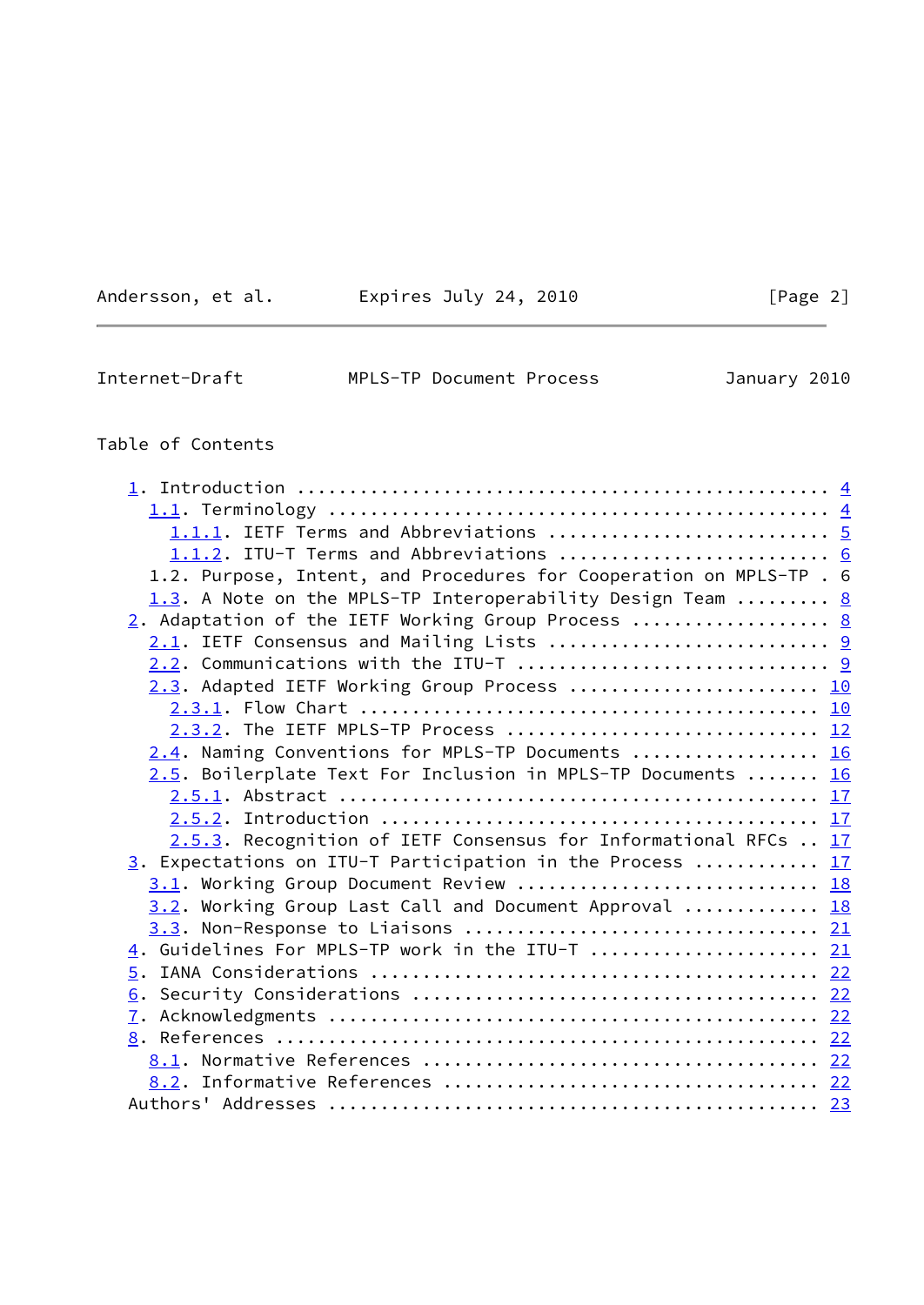Andersson, et al. Expires July 24, 2010 [Page 3]

<span id="page-3-1"></span>Internet-Draft MPLS-TP Document Process January 2010

<span id="page-3-0"></span>[1](#page-3-0). Introduction

 The IETF and ITU-T have entered into an agreement to develop the Multiprotocol Label Switching (MPLS) Transport Profile (MPLS-TP). This agreement is known as the Joint Working Team on MPLS-TP (JWT) Agreement and is documented in  $[REC5317]$ . The agreement states that MPLS-TP will be documented in IETF RFCs, and assumes that there will be close cooperation with the ITU-T in reviewing these RFCs. This cooperation will include review of the work at all stages of drafting.

 This document provides additional detail of the processes for the development of IETF RFCs on MPLS-TP as follows.

- o It Provides an adaptation of the IETF working group process, with respect to how the IETF will take input from the ITU-T on MPLS-TP topics.
- o It identifies the expected participation by the ITU-T in the document development process, noting that the ITU-T has committed to responding promptly to IETF working group last calls in a way that may require the ITU-T to develop responses via correspondence.
- o It clarifies the rules regarding MPLS-TP documents.

 This document does not specify or modify the normal IETF working group process. It is limited to the specific adaptations of that process to facilitate the cooperation agreement between the IETF and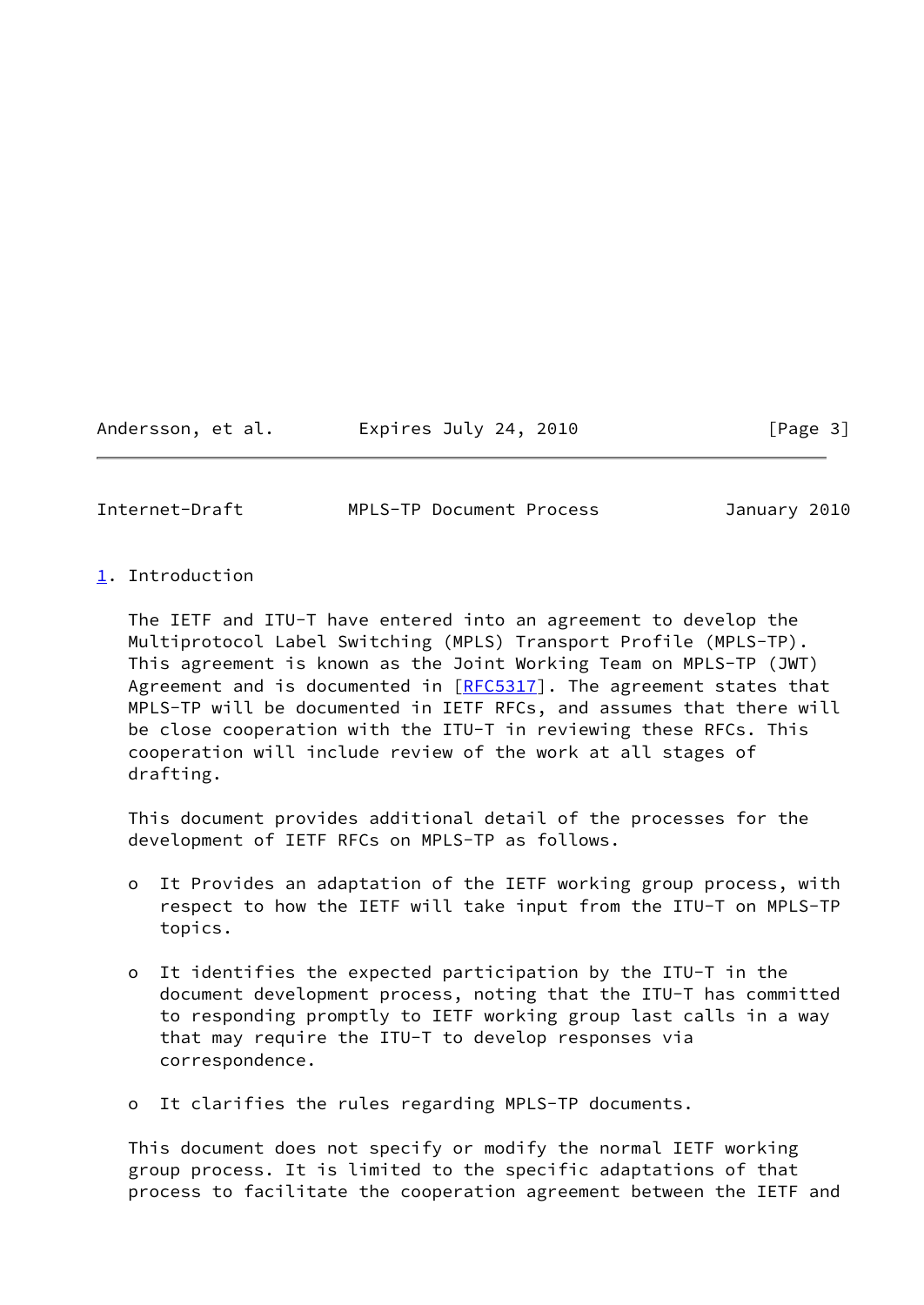the ITU-T on MPLS-TP, and to ensure a good and consistent document review across the two organizations.

 The key words "MUST", "MUST NOT", "REQUIRED", "SHALL", "SHALL NOT", "SHOULD", "SHOULD NOT", "RECOMMENDED", "MAY", and "OPTIONAL" in this document are to be interpreted as described in [RFC 2119 \[RFC2119](https://datatracker.ietf.org/doc/pdf/rfc2119)]. Although this document is not a protocol specification, this language is used for clarity and decisiveness.

 This document is a product of a joint Internet Engineering Task Force (IETF) / International Telecommunication Union Telecommunication Standardization Sector (ITU-T) effort to include an MPLS Transport Profile within the IETF MPLS and PWE3 architectures to support the capabilities and functionalities of a packet transport network.

<span id="page-4-0"></span>[1.1](#page-4-0). Terminology

 This section includes a number of terms and abbreviations that are used in this document. The section is split into two subsection:

| Andersson, et al. | Expires July 24, 2010 | [Page 4] |
|-------------------|-----------------------|----------|
|-------------------|-----------------------|----------|

<span id="page-4-2"></span>

| MPLS-TP Document Process<br>January 2010 | Internet-Draft |  |  |  |  |  |
|------------------------------------------|----------------|--|--|--|--|--|
|------------------------------------------|----------------|--|--|--|--|--|

IETF terms and ITU-T terms.

<span id="page-4-1"></span>[1.1.1](#page-4-1). IETF Terms and Abbreviations

 o JWT - Joint Working Team, a team with participants with experience from standards development in the IETF and the ITU-T.

 Note: The JWT is not part of either the IETF or ITU-T, but a group that has been set up to facilitate cooperation on MPLS-TP between the two organizations.

- o JWT decision A set of recommendations on the procedural approach to the development of MPLS-TP made by the JWT and documented in [[RFC5317\]](https://datatracker.ietf.org/doc/pdf/rfc5317).
- o JWT agreement The agreement between IETF and ITU-T based on the JWT decision to jointly develop MPLS-TP according IETF processes.
- o JWT documents The set of documents envisioned in the JWT decision [\[RFC5317](https://datatracker.ietf.org/doc/pdf/rfc5317)].
- o MPLS-TP documents The following sets of documents are counted as MPLS-TP documents: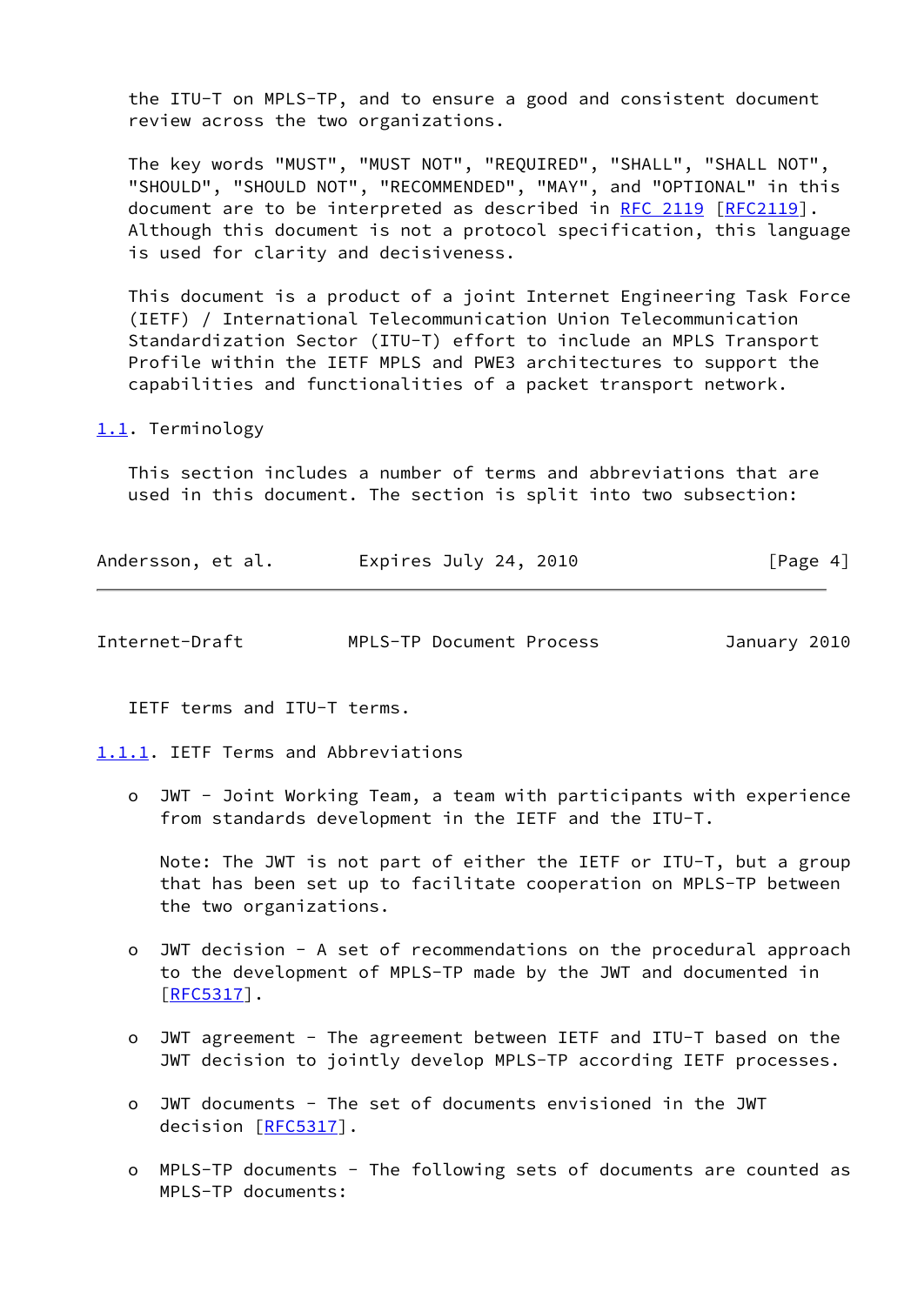- \* Individual Internet-Drafts that address the MPLS-TP problem space.
- \* Working group Internet-Drafts that address the MPLS-TP problem space.
- \* Internet-Drafts that are considered for publication as RFCs by the IESG and that address the MPLS-TP problem space.
- $*$  Internet-Drafts that are approved for publication as RFCs by the IESG and that address the MPLS-TP problem space.
- \* Published RFCs that address the MPLS-TP problem space.
- $*$  ITU-T Recommendations and draft Recommendations in various stages of development that address the MPLS-TP problem space.

 Documents that originate from the IRTF RFC stream or the Independent Submission Stream are not considered as MPLS-TP documents.

 o MPLS-TP mailing list - An IETF mailing list (mpls-tp@ietf.org) established specifically for the discussion of MPLS-TP issues within the IETF. The MPLS-TP list is the mailing list that is

| Andersson, et al. | Expires July 24, 2010 | [Page 5] |
|-------------------|-----------------------|----------|
|-------------------|-----------------------|----------|

<span id="page-5-0"></span>Internet-Draft MPLS-TP Document Process January 2010

 usually used to decide consensus on MPLS-TP issues (although other IETF mailing lists, such as WG lists, may be used). This is an open mailing list with publicly available archives.

- o MPLS-TP responsible working group chair An IETF MPLS working group chair assigned responsibility for the IETF MPLS-TP effort by the IETF Routing Area Directors.
- o MPLS-TP responsible AD An IETF Routing Area Director with management responsibility for the MPLS-TP effort.
- o IETF liaison to the ITU-T on MPLS An individual assigned responsibility by the IAB for managing the liaison relationship to the ITU-T in regard of all issues concerning MPLS, including MPLS-TP.
- o Contribution Within the IETF, a contribution is any submission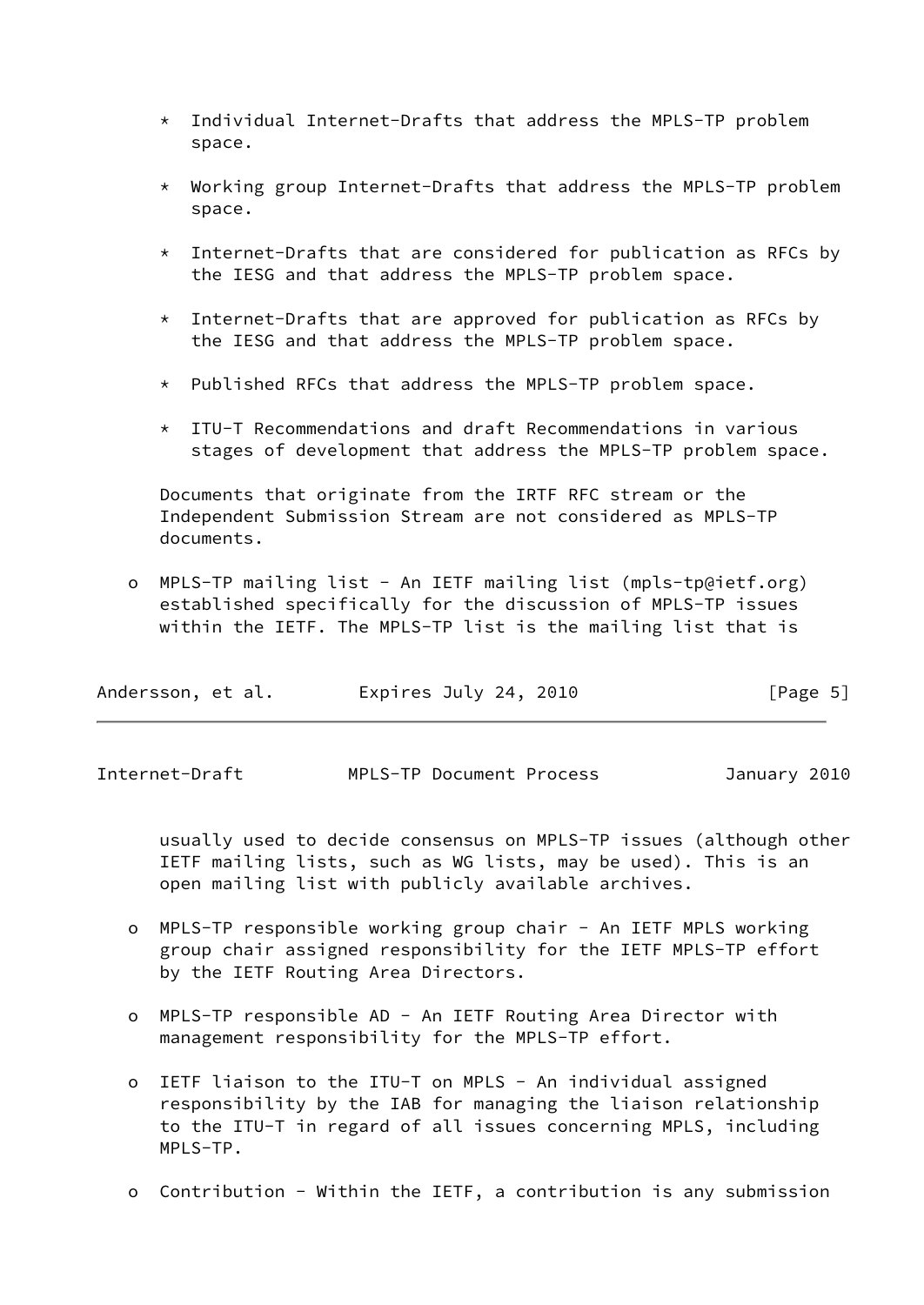to the IETF intended by the Contributor for publication as all or part of an Internet-Draft or RFC, and any statement made within the context of an IETF activity. Such statements include oral statements in IETF sessions as well as written and electronic communications. For more information on the IETF definition of a contribution see [\[RFC5378](https://datatracker.ietf.org/doc/pdf/rfc5378)].

<span id="page-6-0"></span>[1.1.2](#page-6-0). ITU-T Terms and Abbreviations

- o Ad Hoc Team on MPLS-TP (ahtmplstp) A team established by Study Group 15 of the ITU-T to coordinate the work on MPLS-TP within the ITU-T and to act as a focal point for communication with the IETF about MPLS-TP.
- o Ad Hoc Team on MPLS-TP mailing list An ITU-T mail exploder (ahmpls-tp@lists.itu.int) established specifically for the discussion and coordination of the MPLS-TP effort within the ITU-T.
- o Contribution Within the ITU-T, a contribution is a document that is submitted to the ITU-T to advance work on the development of a Recommendation or to propose the development of a new Recommendation.
- o Recommendation A Recommendation is an ITU-T standards document.

<span id="page-6-1"></span>[1.2](#page-6-1). Purpose, Intent, and Procedures for Cooperation on MPLS-TP

 The purpose and objectives of the development activity on MPLS-TP is described in [\[RFC5317](https://datatracker.ietf.org/doc/pdf/rfc5317)]. The JWT decision includes the recognition that the design authority for MPLS (including MPLS-TP) is the IETF.

| Andersson, et al. | Expires July 24, 2010 | [Page 6] |
|-------------------|-----------------------|----------|
|-------------------|-----------------------|----------|

Internet-Draft MPLS-TP Document Process January 2010

 At the same time, the JWT decision recognises the role of the ITU-T in providing input (especially input to the requirements statements) to the development process for MPLS-TP. There is also a clear statement of expectation that the ITU-T's opinions will be heard within the IETF and must be properly considered during the development of MPLS-TP documents.

 It should be noted that other related technologies (espeically those for core MPLS and pseudowire deployments) do not fall within this cooperation agreement. The IETF will continue to develop Internet technologies as before and welcomes particpation from all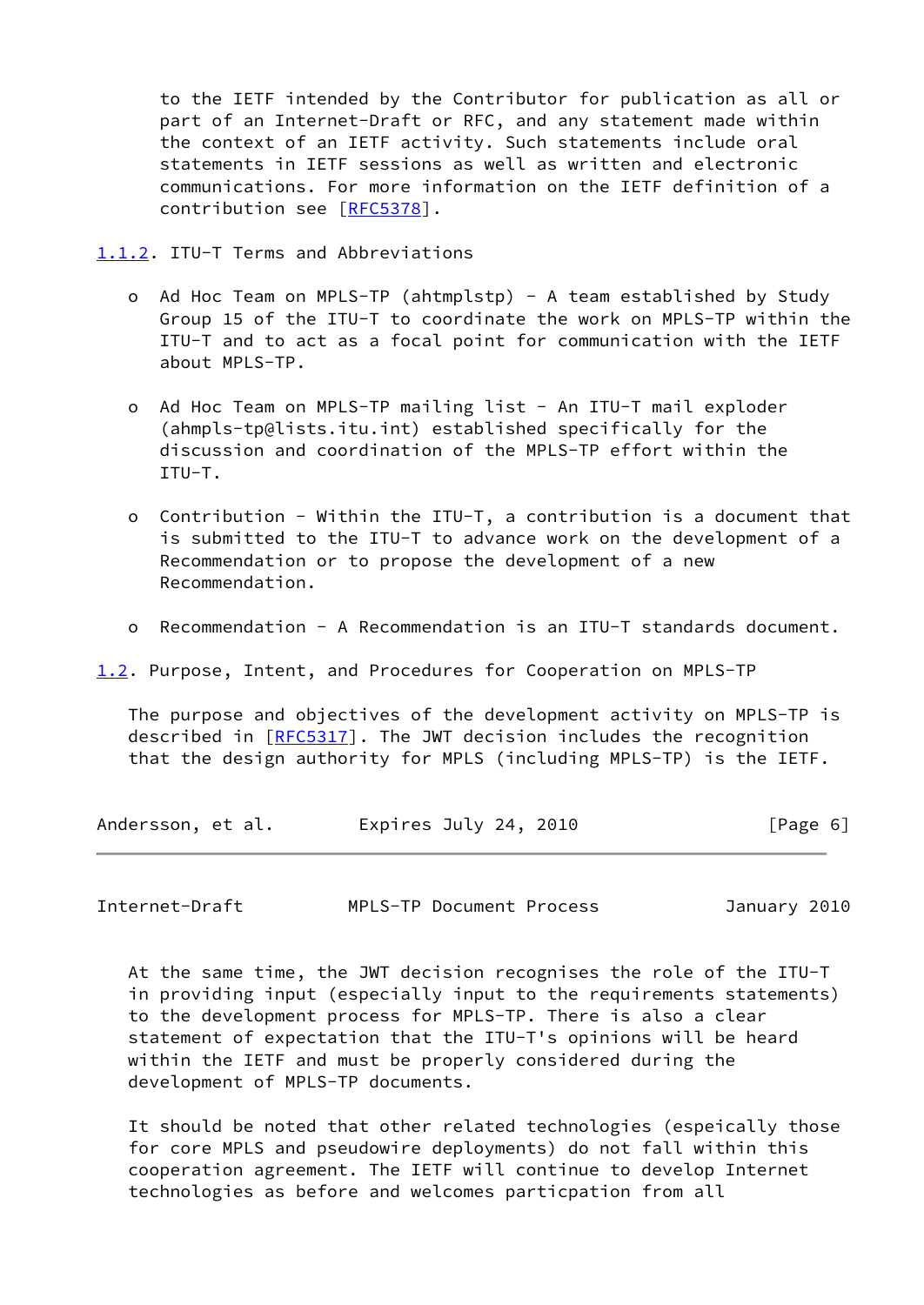individuals. Where such developments overlap with MPLS-TP such that they are important to the work on MPLS-TP, they will form part of the cooperation project.

 The development of standards for MPLS-TP is, therefore, carried out within the IETF according to IETF process and with strong input from the ITU-T. This input takes three forms (see also [Section 2.2](#page-9-2)):

o Active participation.

 All interested parties are encouraged to participate in the development of MPLS-TP standards within the IETF through the normal IETF process. In short, this involves the generation and documentation of new ideas as Internet-Drafts, and the discussion of work in progress through the IETF mailing lists. The IETF is not a membership organisation, and the mailing lists are open.

o Informal communication.

 It is recognised that discussions about MPLS-TP will take place within the Questions and Study Groups of the ITU-T. In order to speed up the development process and ensure smooth communications, the ITU-T is requested to make informal (i.e., email) communications to the IETF whenever any issues or questions arise. Informal communication can be sent by any individual or rapporteur of a Question as an email to the MPLS-TP mailing list. The chairs of the Ad Hoc Team on MPLS-TP may also summarise discussions within the ITU-T (especially those on the Ad Hoc Team on MPLS-TP mailing list) and communicate them to the IETF via email.

o Formal communication.

The formal liaison process with the IETF is described in [\[RFC4052](https://datatracker.ietf.org/doc/pdf/rfc4052)] and [\[RFC4053](https://datatracker.ietf.org/doc/pdf/rfc4053)]. The process will be used for ensuring that specific progress steps are check-pointed and recorded, and for making sure that appropriate responses are generated in a timely manner.

| Andersson, et al.<br>[Page 7]<br>Expires July 24, 2010 |  |
|--------------------------------------------------------|--|
|--------------------------------------------------------|--|

<span id="page-7-0"></span>

| Internet-Draft | MPLS-TP Document Process |  | January 2010 |  |
|----------------|--------------------------|--|--------------|--|
|----------------|--------------------------|--|--------------|--|

 Formal liaison communications may be marked as "For Action," "For Comment," or "For Information" depending on the level of feedback that is required. Where formal liaison communication is indicated in this document, the type of liaison that is advised in each instance is also indicated.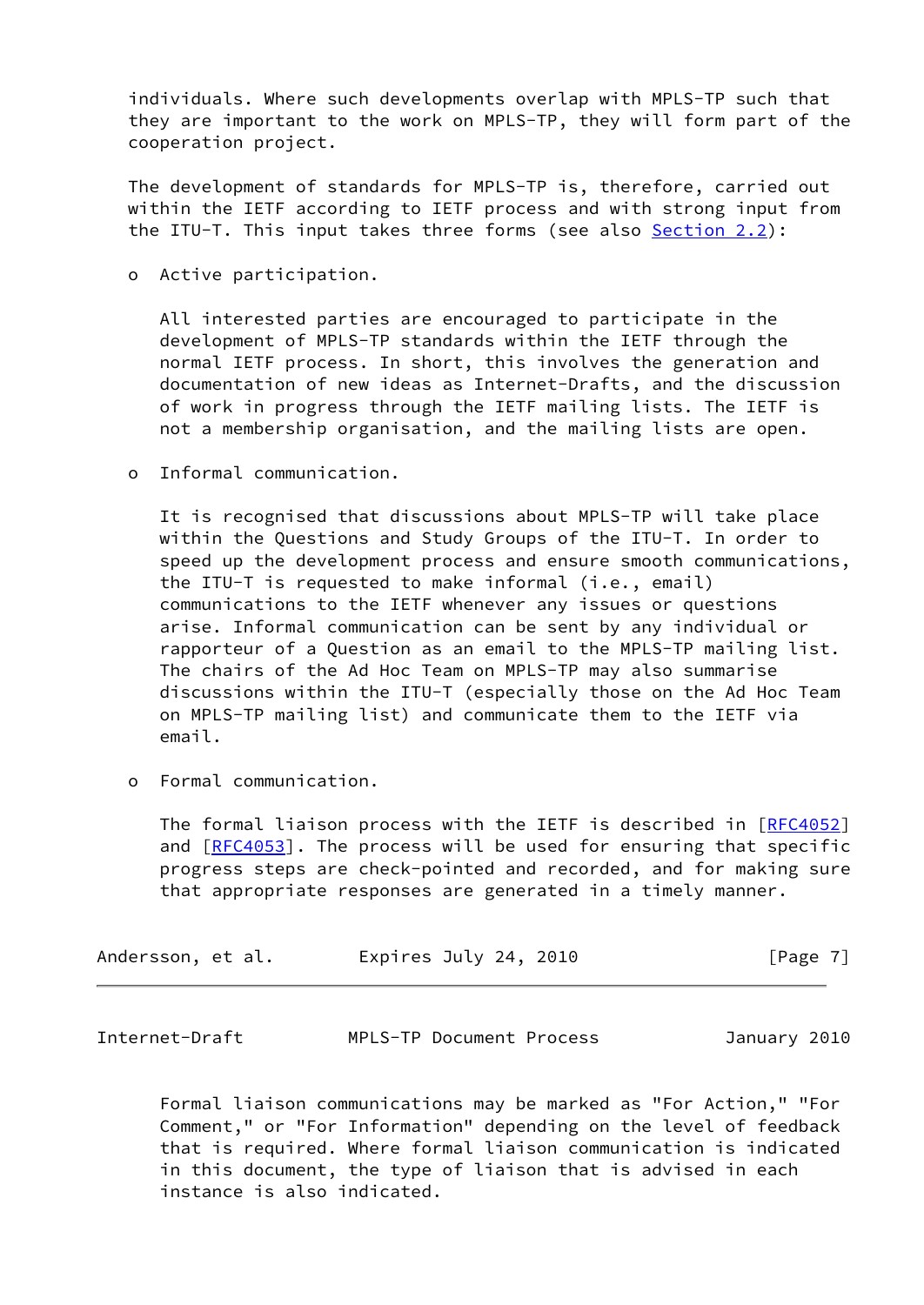The objective of cooperation between the IETF and ITU-T is to ensure full participation of interested parties to make sure that all opinions are heard with the intention of producing sound and stable MPLS-TP documentation. It is understood that the neither the IETF nor the ITU-T can be in a position to block the work of the other body within its areas of authority. In the context of this document, this means that the ITU-T cannot block IETF work on MPLS-TP against the IETF consensus view.

 Part of this process must be the understanding that all IETF documentation (including RFCs) can be revised or extended according to normal IETF procedures. Therefore, it is not a requirement that the first version of any RFC be perfect for all time (we do not need to "boil the ocean"); the initial aim of the work is to provide documentation of MPLS-TP as it is initially developed and deployed.

 Fundamental to understanding the process described in the rest of this document and to participating in the MPLS-TP development process is a working knowledge of the procedures of the IETF. Readers needing clarification of the IETF procedures are invited to read [\[RFC2026](https://datatracker.ietf.org/doc/pdf/rfc2026)], [\[RFC4677](https://datatracker.ietf.org/doc/pdf/rfc4677)], and [\[RFC4929](https://datatracker.ietf.org/doc/pdf/rfc4929)]. Further clarification and guidance can be obtained from the MPLS-TP responsible working group chair, the MPLS- TP responsible AD, and the IETF liaison to the ITU-T on MPLS.

 The ITU-T may also develop Recommendations to document MPLS-TP. The JWT decision recognises that these Recommendations must not contain normative definitions of MPLS-TP (these are captured solely in IETF RFCs). Recommendations on MPLS-TP will be provided for review by the IETF to ensure conformance with the previous point and to verify that the material is consistent across MPLS-TP. The process for producing and reviewing Recommendations is out of scope for this document.

<span id="page-8-0"></span>[1.3](#page-8-0). A Note on the MPLS-TP Interoperability Design Team

 The MPLS Interoperability Design Team (the MEAD team) was a design team established within the IETF with participants with experience from standards development for MPLS and transport networks. The MEAD team was chartered to coordinate the development of MPLS-TP within the IETF and to create the initial document set before the work was taken to the IETF working groups in the usual way.

The MEAD team was also responsible for coordinating cooperation with

| Andersson, et al.<br>Expires July 24, 2010<br>[Page 8] |  |
|--------------------------------------------------------|--|
|--------------------------------------------------------|--|

<span id="page-8-1"></span>Internet-Draft MPLS-TP Document Process January 2010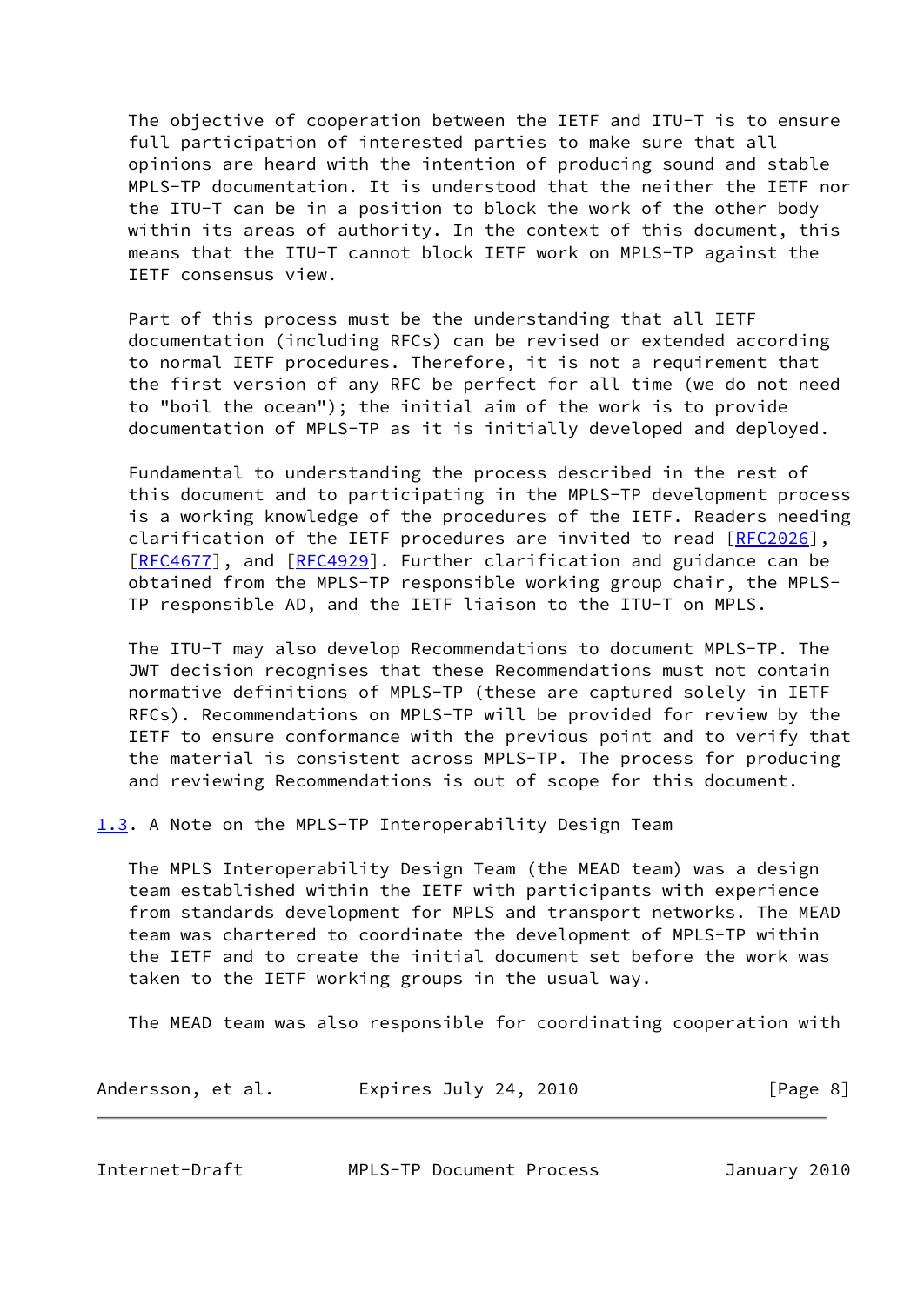the ITU-T on the Internet-Drafts it was working on.

The MEAD team completed its work and was closed in October 2009.

<span id="page-9-0"></span>[2](#page-9-0). Adaptation of the IETF Working Group Process

 The IETF working group processes as defined in [RFC 2026 \[RFC2026](https://datatracker.ietf.org/doc/pdf/rfc2026)] are adapted as described in this section solely for the purpose of the MPLS-TP work. These adaptations do not apply to any other topic or work within the IETF.

<span id="page-9-1"></span>[2.1](#page-9-1). IETF Consensus and Mailing Lists

 The IETF works according to a 'rough consensus' model, where working group chairs determine the consensus after discussions on the mailing lists. This is also applicable to the MPLS-TP work. The MPLS-TP mailing list exists to focus all IETF discussions on MPLS-TP and to avoid congesting other relevant working group mailing lists. All technical discussion on MPLS-TP SHOULD be directed to the MPLS-TP list, but other working group mailing lists SHOULD be notified when appropriate so that individuals can participate in the discussions on the MPLS-TP list.

 Consensus activities (such as a working group last call) MUST be started on an working group mailing list, but the MPLS-TP responsible working group chair SHOULD direct discussions to the MPLS-TP list and SHOULD direct that consensus will be judged on that list. The working group chair MAY direct discussion and consensus to a specific working group mailing list.

<span id="page-9-2"></span>[2.2](#page-9-2). Communications with the ITU-T

 A most important part of this process is the information exchange between the IETF and ITU-T. This information exchange consists of two equally important pieces.

o Informal information exchange

 This is done primarily by e-mail to the relevant mailing lists. Information sent to the ITU-T MUST be sent to the Ad Hoc Team on MPLS-TP mailing list. Information sent to the IETF MUST be sent to the MPLS-TP mailing list.

o Formal information exchange

 In addition to the informal information exchange, a formal information exchange is accomplished by liaison correspondence between the two organisations. Exchange of liaisons makes it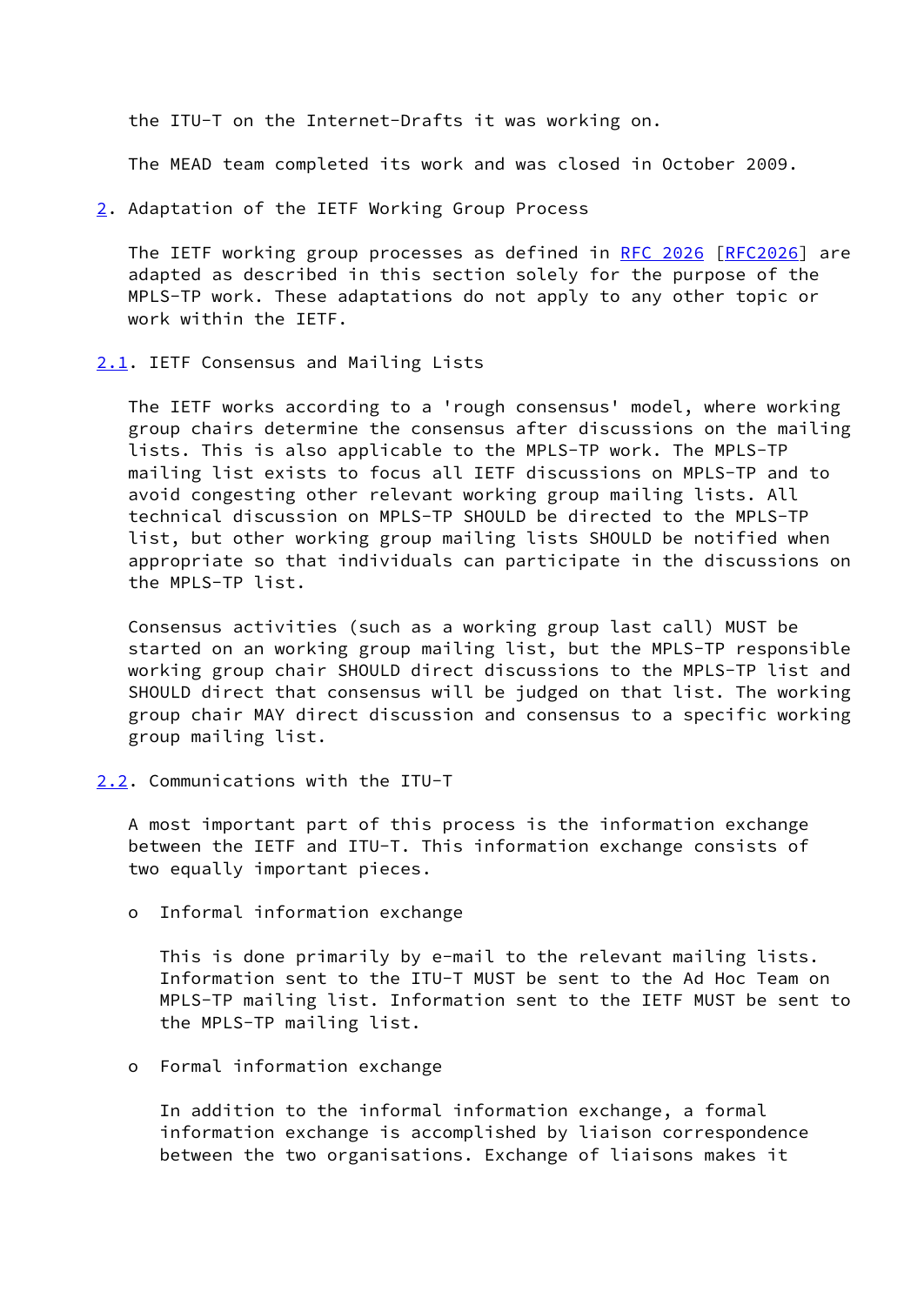<span id="page-10-1"></span>

| Internet-Draft |  | MPLS-TP Document Process |  | January 2010 |  |
|----------------|--|--------------------------|--|--------------|--|
|----------------|--|--------------------------|--|--------------|--|

 possible to follow the request/response exchange between the organisations in more detail, and to obtain an official view of each organisation's position on any topic.

 Formal liaisons SHOULD include tracking numbers in their subject lines to facilitate easy coordination of responses with the requests to which they are associated.

<span id="page-10-0"></span>[2.3](#page-10-0). Adapted IETF Working Group Process

<span id="page-10-2"></span>[2.3.1](#page-10-2). Flow Chart

 The flow chart below describes the adaption of the working group process. The flow chart and the process as described in [Section 2.3.2](#page-12-0) are equally normative.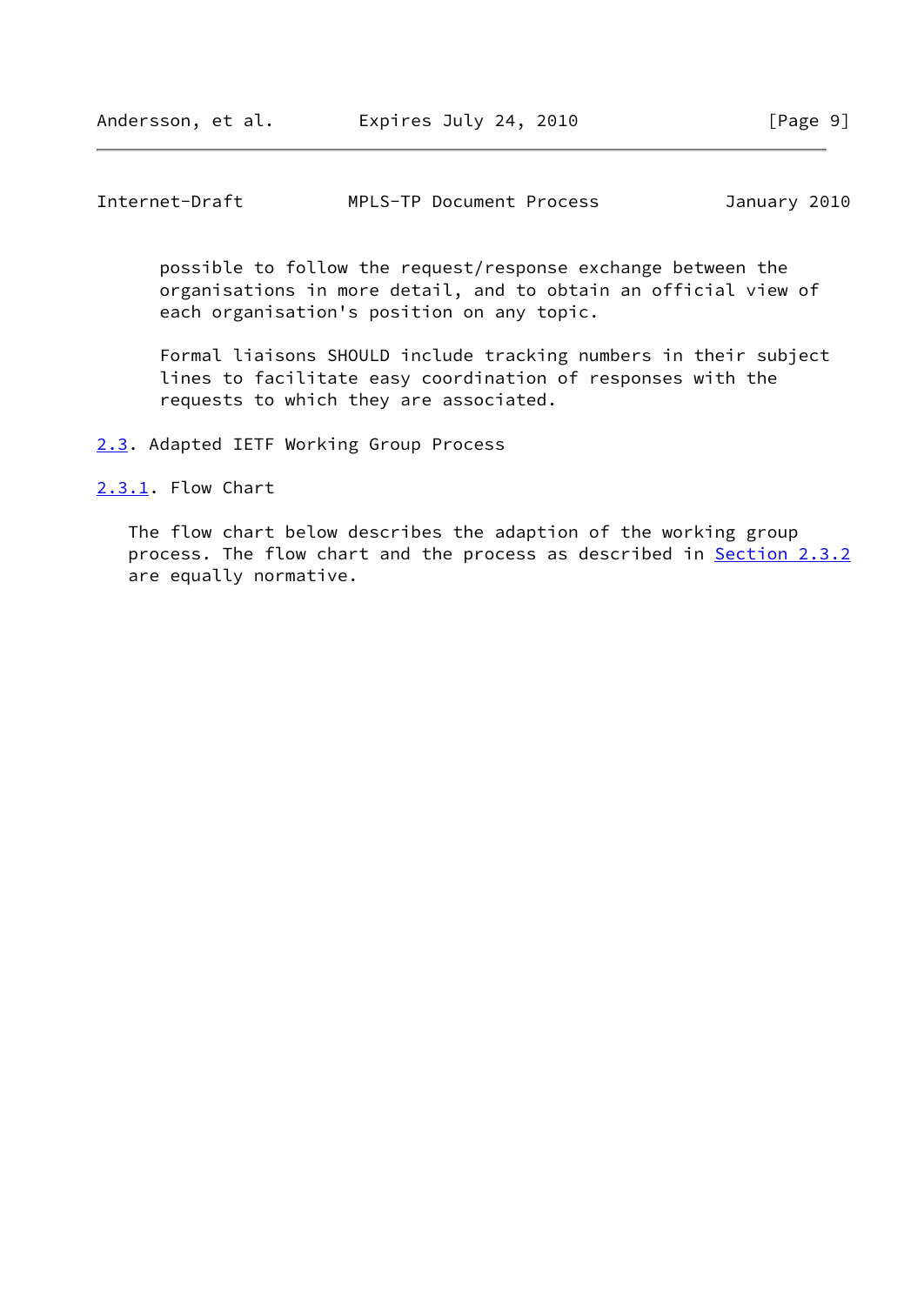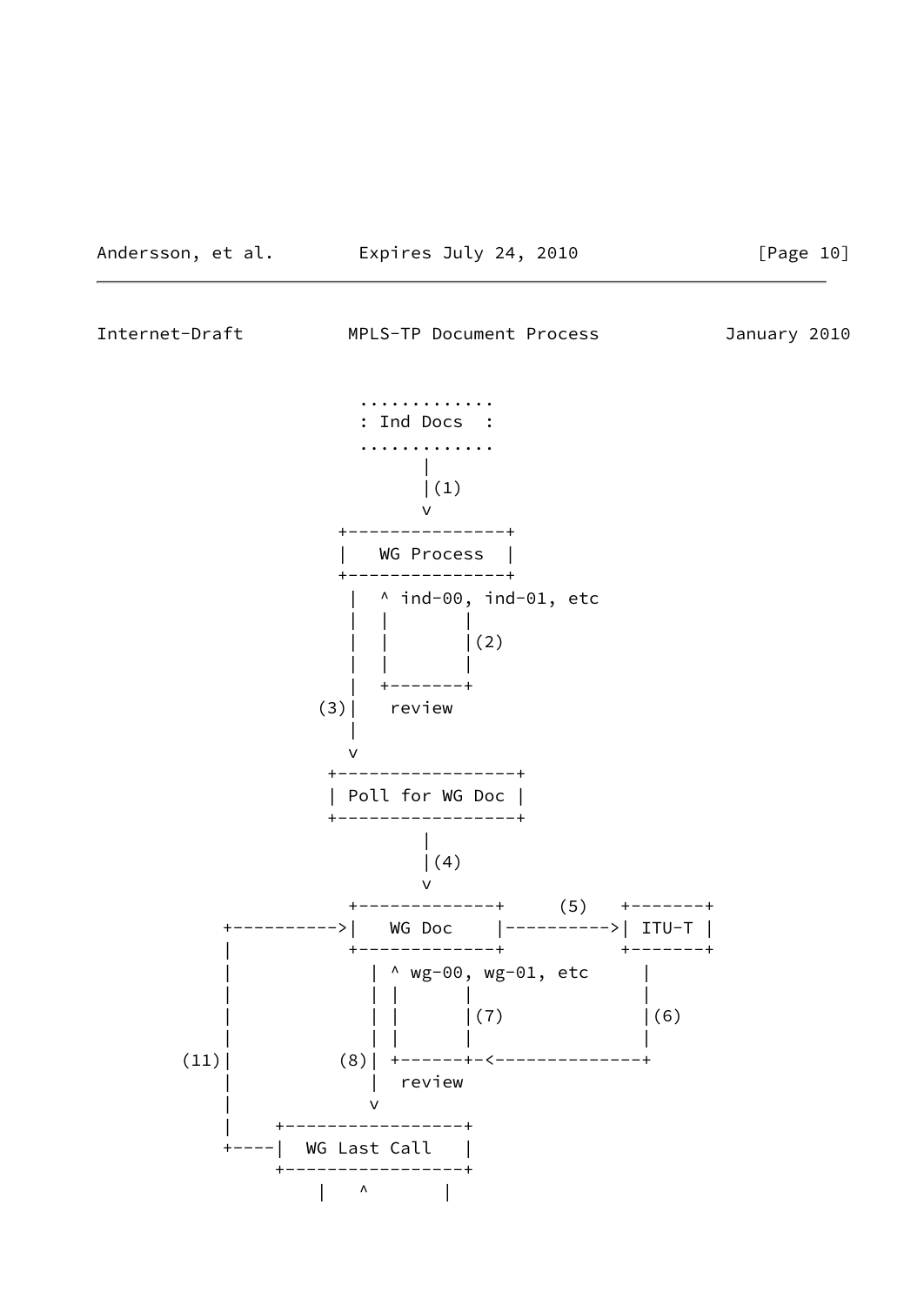

Andersson, et al. Expires July 24, 2010 [Page 11]

<span id="page-12-1"></span>Internet-Draft MPLS-TP Document Process January 2010

<span id="page-12-0"></span>[2.3.2](#page-12-0). The IETF MPLS-TP Process

 This section describes the development for MPLS-TP documents. It sets out the process that is illustrated by the flow chart in [Section](#page-10-2) [2.3.1](#page-10-2). The numbered arrows in the flow chart are described as numbered steps in the process in the list below.

 Individual MPLS-TP documents can take different paths through the this process. Although the different paths through the flow chart are given as options, it is always possible for a particular MPLS-TP Internet-Draft to be adopted as a working group draft. This is done on the guidance of the MPLS-TP responsible working group chair and in cooperation with the relevant working group chairs and the document editors/authors.

1. Independent Documents through Working Group Processing

 Internet-Drafts MAY be introduced by their authors to describe any aspect of MPLS-TP. This option results in the document being discussed and reviewed by the appropriate IETF working group as determined by the working group chairs. The normal IETF process will be applied, and the authors will revise the document (step 2) until it is adopted as a working group draft (see step 3).

 Any individual or group of individuals can create an Internet- Draft through this step.

 2. Authors of independent documents SHOULD solicit comments on the MPLS-TP mailing list and on any appropriate IETF working group mailing lists.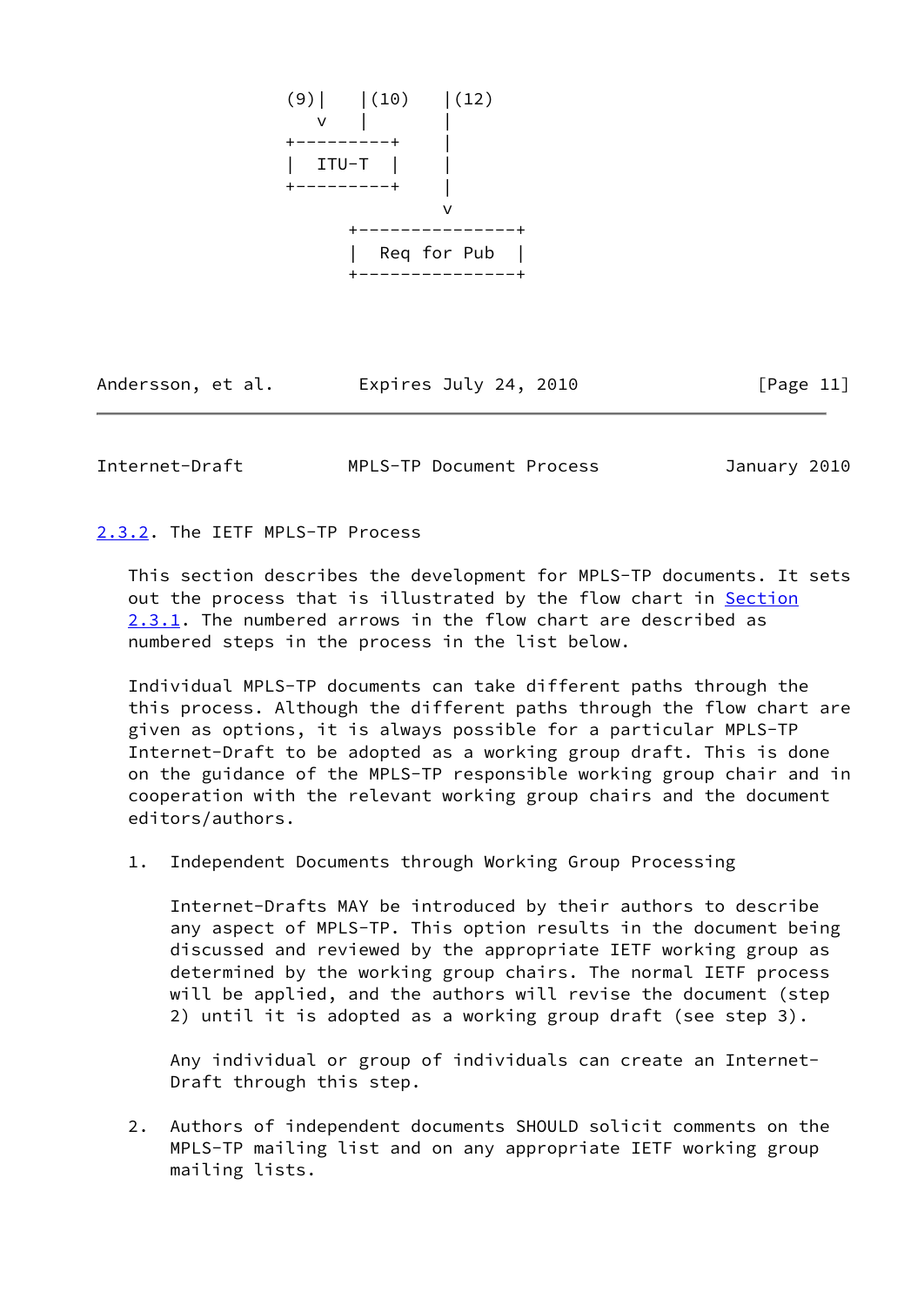The authors SHOULD revise the documents according to comments received from all sources, or explain why no changes been made.

 3. If an MPLS-TP document seems mature enough to become a working group document, a poll is done on the MPLS-TP mailing list and the appropriate working group mailing list to determine whether there is consensus to adopt the document as a working group document.

Which working group a document goes into is decided jointly by the MPLS-TP responsible working group chair and the chairs of the target working group.

 4. If the document is accepted as a working group document the working group takes over the revision control of the document. Normal IETF working group process SHALL apply. All IETF discussions about the document MUST now be held on the MPLS-TP

| Andersson, et al.<br>Expires July 24, 2010 | [Page 12] |
|--------------------------------------------|-----------|
|--------------------------------------------|-----------|

Internet-Draft MPLS-TP Document Process January 2010

 mailing list with notifications sent to the relevant IETF working group mailing list.

 5. When a document is accepted as a working group document, a liaison MUST be sent to the ITU-T to inform them of the progress. This liaison SHOULD be "for comment", but if the document is not yet in a fit state for review the liaison MAY be "for information". No response to this liaison is required.

 An email to the Ad Hoc Team on MPLS-TP mailing list MUST be sent in parallel with the liaison.

 Each time an MPLS-TP document under working group control is revised a note SHOULD be sent to the Ad Hoc Team on MPLS-TP mailing list, and a liaison SHOULD be sent to the ITU-T to inform them of the progress of the document. This liaison SHOULD be "for comment" to allow for further review by the ITU-T, but MAY be "for information" if the document is not in a fit state for review or if there is no change in substance of the document since the previous liaison. No response to these liaisons is required.

 The IETF working group MAY solicit input from the ITU-T at any time by sending a liaison for comment.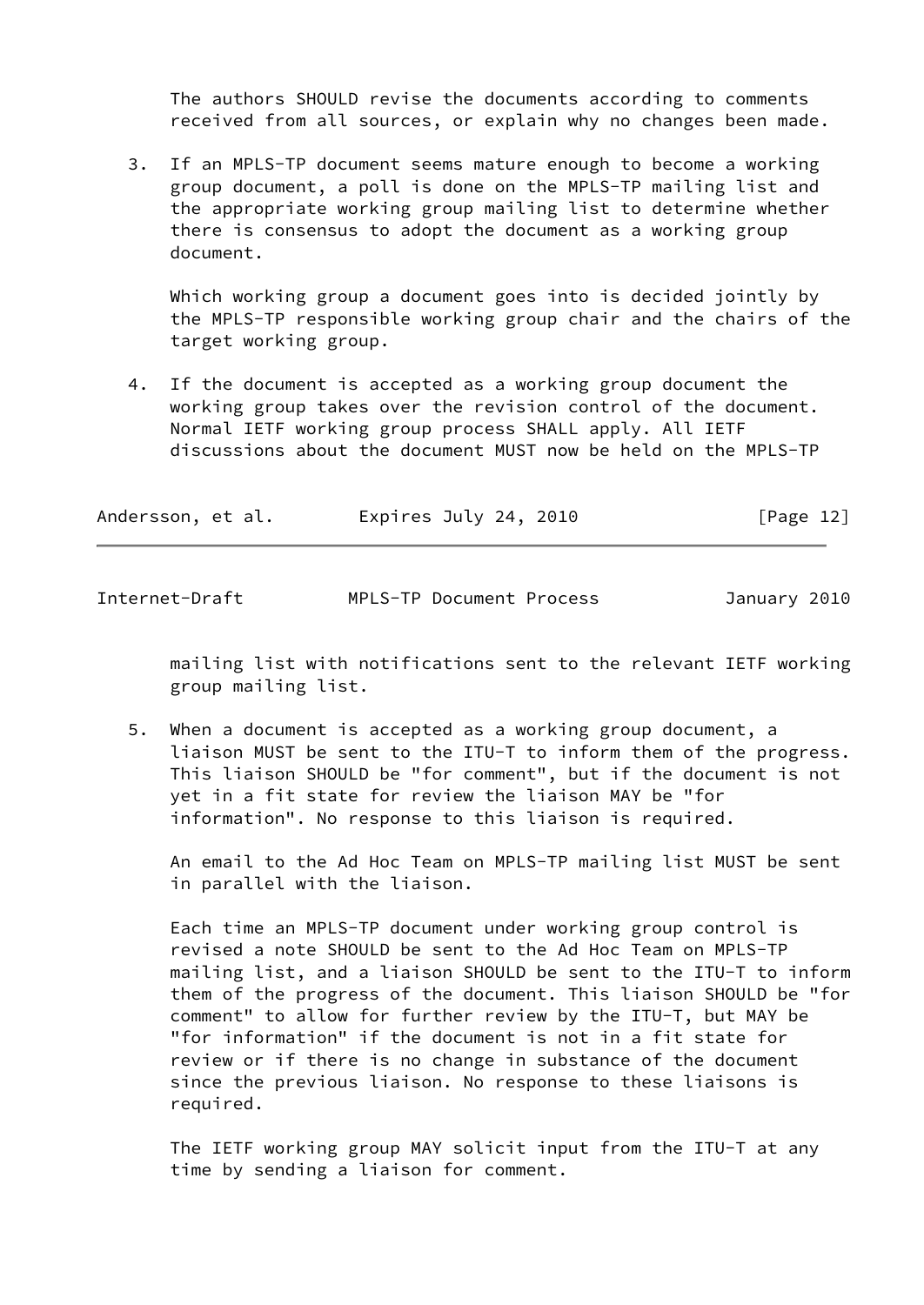6. At any time, it is possible for ITU-T participants to send review comments on any MPLS-TP document. Such comments SHOULD be sent as comments to the MPLS-TP mailing list according to normal IETF process.

 Additionally, this step provides for communication from ITU-T Study Groups or Questions (see [Section 3.2](#page-19-2)). These communications may be unsolicited or in response to a request from the IETF (step 5), and MAY be informal information exchanges or formal information exchanges (see [Section 2.2](#page-9-2)). Such exchanges (informal or formal) SHOULD be accompanied by an email to the MPLS-TP mailing list from the Ad Hoc Team on MPLS-TP chairs.

 The document editors and the working group MUST give due consideration to the issues raised in the communications from the ITU-T, and SHOULD attempt to make suitable changes to the MPLS-TP document or MUST otherwise explain why no change is being made.

 Formal information exchanges MUST receive a response if requested. The IETF liaison to the ITU-T on MPLS is responsible for ensuring that this step is completed.

| Andersson, et al. | Expires July 24, 2010 | [Page 13] |
|-------------------|-----------------------|-----------|
|                   |                       |           |

Internet-Draft MPLS-TP Document Process January 2010

 7. Editors of working group documents SHOULD solicit comments on the MPLS-TP mailing list and on any appropriate IETF working group mailing lists. Comments SHOULD also be solicited from the ITU-T as "early review" using a liaison for comment (step 5). Comments from the ITU-T may, therefore, be solicited or unsolicited and are handled as described for step 6.

 The authors SHOULD revise the documents according to comments received from all sources.

 Note that most comments that lead to updates of working group documents are a result of spontaneous individual reviews and comments from the individual participants in the MPLS-TP effort according to normal IETF process.

 8. When an MPLS-TP document is deemed mature enough, a working group last call is initiated following normal IETF process. The working group chairs are responsible for judging when to initiate this last call.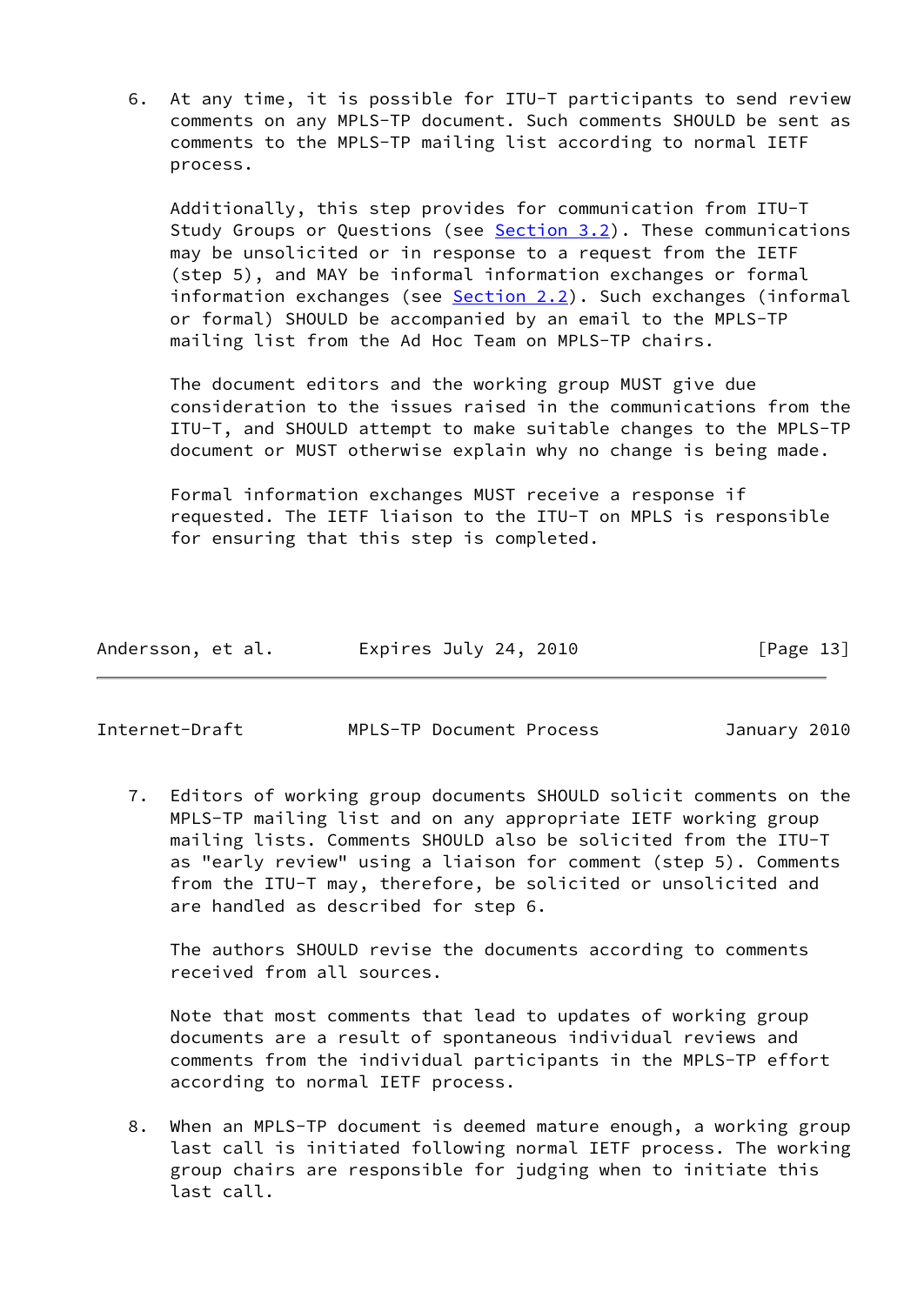- 9. When a working group last call is initiated for any MPLS-TP document the following actions MUST be taken.
	- $*$  A liaison for action containing a request for participation in the working group last call MUST be sent to the appropriate ITU-T Study Groups and Questions.

 The Ad Hoc Team on MPLS-TP chairs are expected to verify that all the Study Groups and Questions within the ITU-T that need to respond to the working group last call are aware that it has been issued.

- \* A notification that the working group last call is taking place MUST be sent to the Ad Hoc Team on MPLS-TP mailing list and to the MPLS-TP mailing list.
- 10. The ITU-T is REQUIRED to respond to the liaison in step 9 using a liaison within the time indicated in the liaison (see [Section](#page-19-2) [3.2\)](#page-19-2). This deadline will usually be set according to the timeline of the working group last call. The ITU-T response MUST either include comments to be taken under consideration by the working group along with other last call comments, or provide a statement that the ITU-T has no comment. The latter case SHALL be interpreted as ITU-T support for the publication of the document as an RFC.

 The working group and document editors MUST fully address any comments received from the ITU-T via liaison under this step

| Andersson, et al. | Expires July 24, 2010 | [Page 14] |
|-------------------|-----------------------|-----------|
|-------------------|-----------------------|-----------|

Internet-Draft MPLS-TP Document Process January 2010

 either making the requested changes, or discuss the changes with the ITU-T to reach a consensus position on the MPLS-TP mailing list. The Rapporteur of the question that generated the liaison statement is responsible for ensuring that the ITU participants have visibility and input to the IETF WG comment resolution process. If the changes are not as requested by the ITU liaison the Rapporteur who was responsible for the generation of the original liaison should generate another liaison statement indicating if the resolution of the comments is acceptable to the ITU-T.

 11. According to normal IETF process, if the last call comments are substantial the document MUST be returned to the working group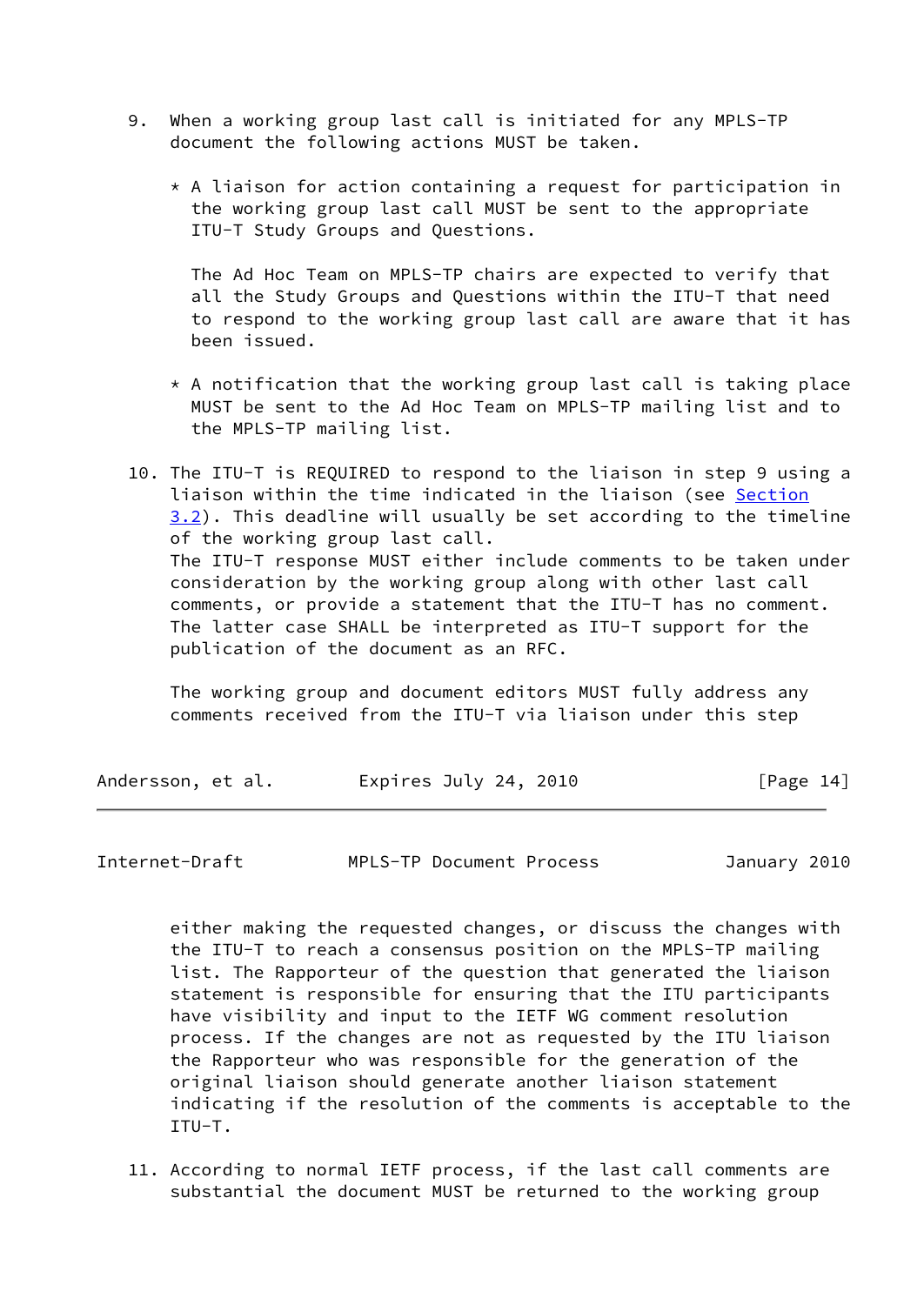for revision and discussion. This MUST involve further communication with the ITU-T (step 5) to clarify or resolve issues raised during ITU-T review if they are handled other than as requested by the ITU-T.

 The working group last call (step 8) MAY be repeated multiple times for revisions of the document. As is normal IETF process, the working group chairs MAY issue subsequent working group last calls for the entire document or MAY limit them to only the updated text. In the latter case, further comments from within the IETF or from the ITU-T SHOULD be limited as instructed by the working group chair.

 Note that, according to normal IETF process, if the last call comments are minor, they SHOULD be addressed by the document editors in coordination with the working group chairs and with notification to the MPLS-TP mailing list.

 12. When all last call comments have been addressed or responded to and all necessary working group last calls have been held, the working group chairs of the owning working group with assistance of the MPLS-TP responsible working group chair will request publication of the document as an RFC following normal IETF process.

 Once this request for publication is sent, the document will be handled as any other IETF document with individual comments made during IETF last call, and with IESG review following. Therefore, after this point there is no further scope for ITU-T experts to influence the development of the document other than as individual contributors.

 Note that if these later stages in the publication process cause significant changes to the document, it MAY be fully or partially returned to the working group, in which case some form of WG last

| Andersson, et al. | Expires July 24, 2010 | [Page 15] |
|-------------------|-----------------------|-----------|
|-------------------|-----------------------|-----------|

<span id="page-16-1"></span>Internet-Draft MPLS-TP Document Process January 2010

 call with ITU-T consultation MUST take place following from step 8 as outlined above.

<span id="page-16-0"></span>[2.4](#page-16-0). Naming Conventions for MPLS-TP Documents

 To make it easier to search in the IETF Internet-Draft repositories, the following rules MUST be followed for naming the MPLS-TP Internet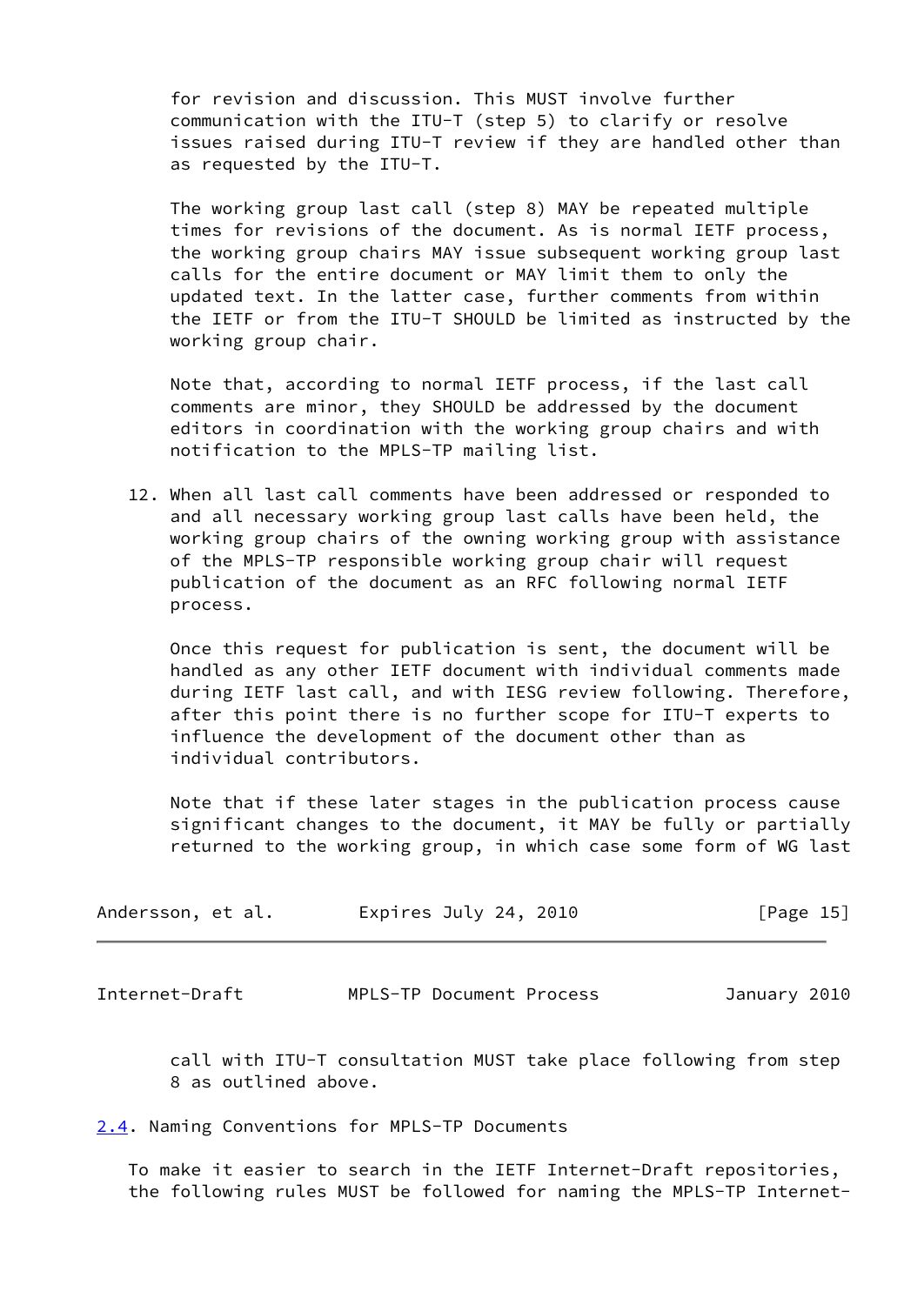Draft.

- o All MPLS-TP Internet-Draft MUST include the sequence "mpls-tp" in the filename.
- o Individual MPLS-TP Internet-Draft MUST be named according to this format:

[draft-name-mpls-tp-topic-](https://datatracker.ietf.org/doc/pdf/draft-name-mpls-tp-topic)??.txt

 "name" is the last name of the main editor, or an acronym indicating the last names of the set of editors.

"topic" indicates the content of the draft, e.g. "oam-framework".

"??" indicates a two digit version number, starting with "00".

o MPLS working group documents MUST be named as follows:

[draft-ietf-mpls-tp-topic-](https://datatracker.ietf.org/doc/pdf/draft-ietf-mpls-tp-topic)??.txt

"topic" indicates the content of the draft, e.g. "oam-framework".

"??" indicates a two digit version number, starting with "00".

 o MPLS-TP documents from other working groups MUST be named according to this format:

[draft-ietf-wgname-mpls-tp-topic](https://datatracker.ietf.org/doc/pdf/draft-ietf-wgname-mpls-tp-topic)-??.txt

 "wgname" is the acronym for any working group chartered to do MPLS-TP work, e.g. pwe3 or ccamp.

"topic" indicates the content of the draft, e.g. "oam-framework".

"??" indicates a two digit version number, starting with "00".

<span id="page-17-0"></span>[2.5](#page-17-0). Boilerplate Text For Inclusion in MPLS-TP Documents

 In order to clarify the status of MPLS-TP documents within the IETF, the following boilerplate text is included in Internet-Drafts.

| Andersson, et al. | Expires July 24, 2010 | [Page 16] |
|-------------------|-----------------------|-----------|
|-------------------|-----------------------|-----------|

<span id="page-17-2"></span>

| Internet-Draft |  | MPLS-TP Document Process | January 2010 |  |
|----------------|--|--------------------------|--------------|--|
|----------------|--|--------------------------|--------------|--|

<span id="page-17-1"></span>[2.5.1](#page-17-1). Abstract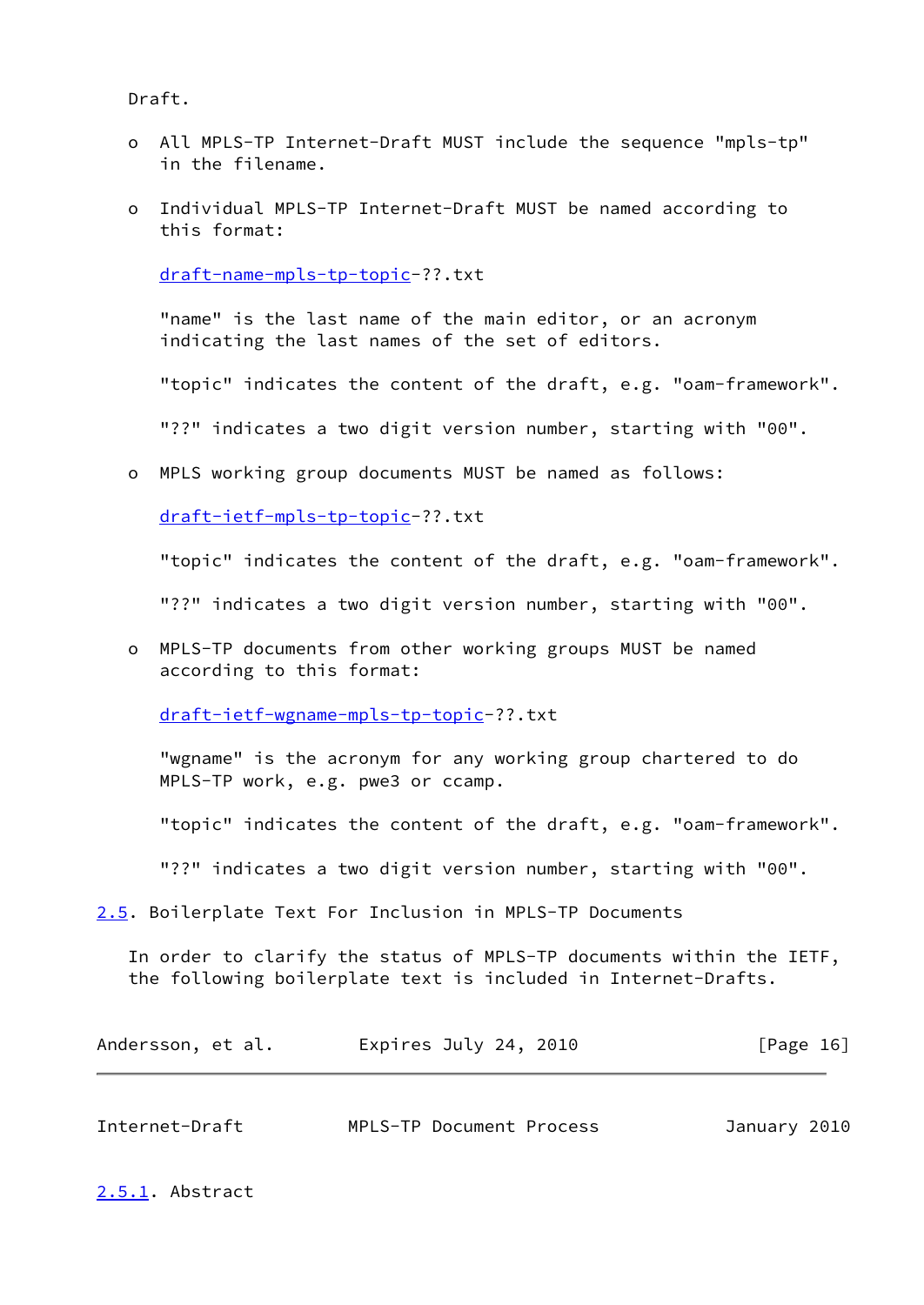In the Abstract of each MPLS-TP Internet-Draft, as the final paragraph, the following text is included:

 This document is a product of a joint Internet Engineering Task Force (IETF) / International Telecommunication Union Telecommunication Standardization Sector (ITU-T) effort to include an MPLS Transport Profile within the IETF MPLS and PWE3 architectures to support the capabilities and functionalities of a packet transport network.

## <span id="page-18-0"></span>[2.5.2](#page-18-0). Introduction

 Somewhere within the Introduction section of each MPLS-TP Internet- Draft, the following text is included:

 This document is a product of a joint Internet Engineering Task Force (IETF) / International Telecommunication Union Telecommunication Standardization Sector (ITU-T) effort to include an MPLS Transport Profile within the IETF MPLS and PWE3 architectures to support the capabilities and functionalities of a packet transport network.

<span id="page-18-1"></span>[2.5.3](#page-18-1). Recognition of IETF Consensus for Informational RFCs

 In order to allow the ITU-T to make normative references to Informational RFCs, the documents need to progress through IETF last call and have the weight of IETF consensus. This will be recorded in the published RFC using text added by the RFC Editor.

 To make sure that the RFC Editor is reminded to do this, the following two paragraphs are included before the Introduction section of an Informational MPLS-TP Internet-Draft.

 This Informational Internet-Draft is aimed at achieving IETF Consensus before publication as an RFC and will be subject to an IETF Last Call.

 [RFC Editor, please remove this note before publication as an RFC and insert the correct Streams Boilerplate to indicate that the published RFC has IETF Consensus.]

#### <span id="page-18-2"></span>[3](#page-18-2). Expectations on ITU-T Participation in the Process

 The IETF looks for input from the ITU-T at two key points in the process described in **Section 2.** 

| Andersson, et al. | Expires July 24, 2010 | [Page 17] |
|-------------------|-----------------------|-----------|
|-------------------|-----------------------|-----------|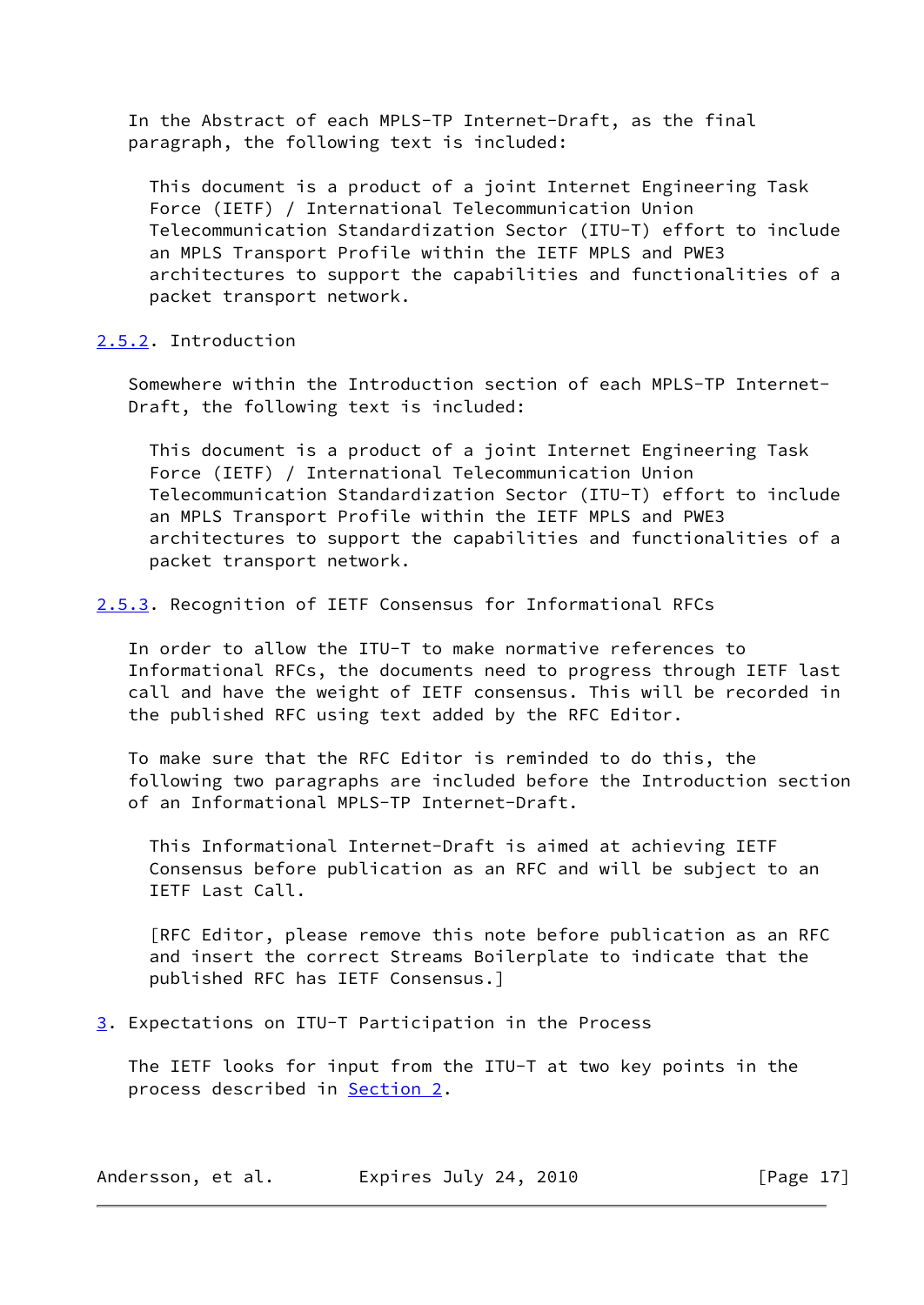<span id="page-19-1"></span>o Steps 5 and 6 : Review of Working Group Documents

o Steps 9 and 10 : Working Group Last Call and Document Approval

 This section briefly describes what the IETF expects to happen on the ITU-T side at these interaction points.

<span id="page-19-0"></span>[3.1](#page-19-0). Working Group Document Review

 The ITU-T may provide input to documents that are being developed by IETF working groups. They are open for informal and formal comment by the ITU-T and its participants.

 As shown by step 5 in the process described in [Section 2,](#page-9-0) the IETF will notify the ITU-T of the existence of such documents and will normally inform the ITU-T of new revisions. The ITU-T is not required to respond to these communications.

 The IETF may also request review or discussion of working group documents. The ITU-T is required to respond to this type of communication if it is a formal liaison (step 6) within the deadline set by the liaison (see [Section 3.3](#page-22-0)). In this case, it should either send a liaison response with comments and questions, or it should acknowledge the liaison from the IETF saying that there are no questions or comments at this time. The latter type of response will not be taken by the IETF to imply any form of support for the document unless it is explicitly expressed.

 Additionally, the ITU-T may send unsolicited communications on a working group document as either informal or formal communications (step 6). Formal communications may request a response from the IETF.

 However, ITU-T participants are encouraged to bring their comments and questions to the MPLS-TP mailing list directly, because this will be more efficient and conforms to the normal IETF process. Comments received in this way will be treated in the same way any as other individual comments received on IETF documents.

<span id="page-19-2"></span>[3.2](#page-19-2). Working Group Last Call and Document Approval

 A working group last call is issued when a working group document is close to being ready for publication as an RFC. The intention is to make sure that there are no important pieces missing, that technical details are correct, and that there is consensus within the working group for moving forward. Consensus for MPLS-TP documents is judged on the designated mailing list (normally the MPLS-TP mailing list) by the chairs of the working group that has developed the document in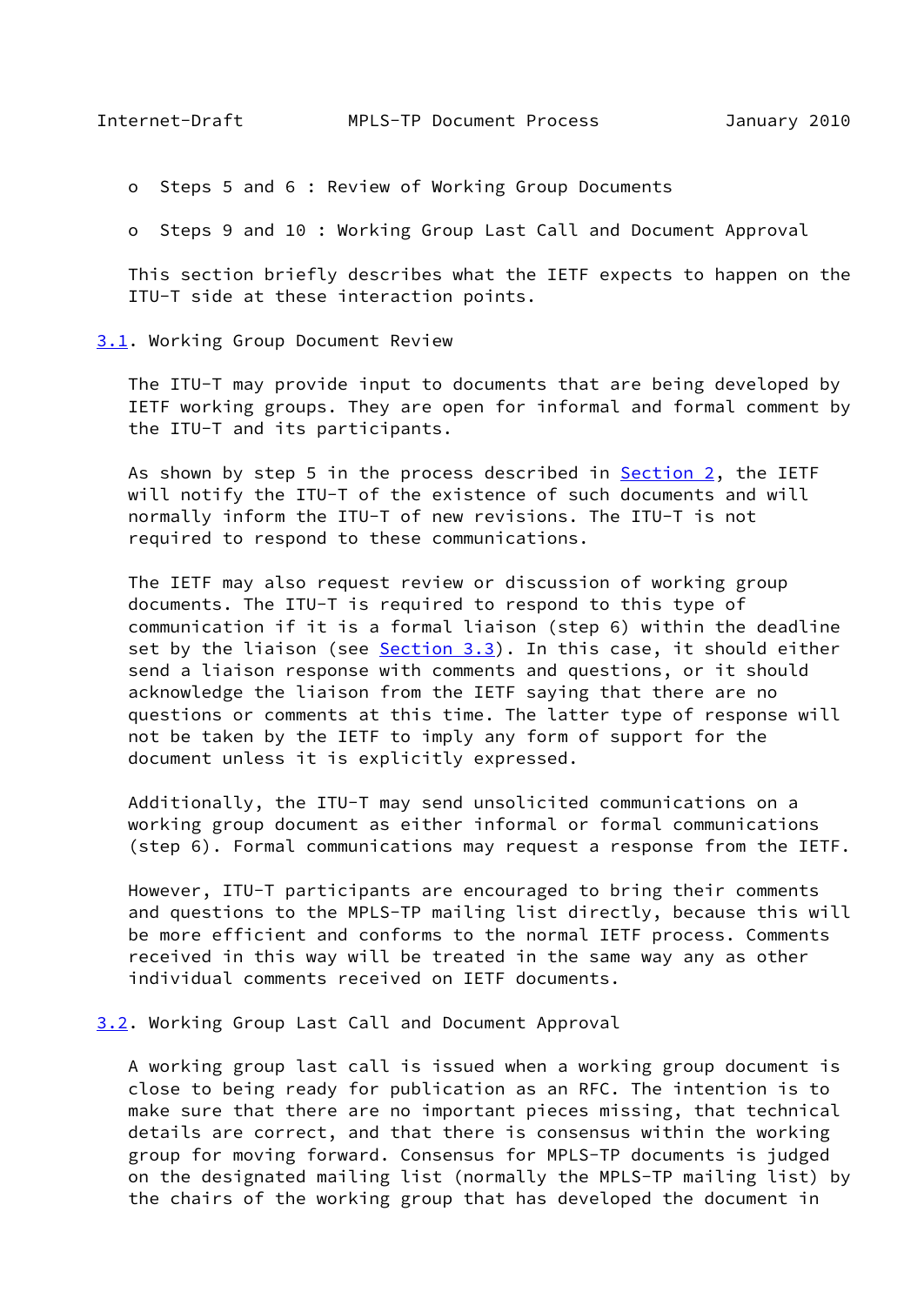association with the MPLS-TP responsible working group chair.

| Andersson, et al. | Expires July 24, 2010 | [Page 18] |
|-------------------|-----------------------|-----------|
|-------------------|-----------------------|-----------|

Internet-Draft MPLS-TP Document Process January 2010

 During working group last call for all MPLS-TP documents the ITU-T will always be consulted about the content of the documents. The purpose of this step (step 9) is to ensure that the documents address the needs and requirements of the ITU-T participants.

 A formal communication will be made to the ITU-T to make it aware that an IETF working group last call has been started and requesting review and comment. According to the JWT decision, the ITU-T is required to respond to a liaison about a working group last call within the time set in announcing the working group last call. ITU-T participants need to be aware that this step in the process represents their last chance to influence the document from within the ITU-T, and the liaison response needs to contain all issues and comments - there will not be any scope to raise further concerns at a later date.

 The chair of an IETF working group that starts a working group last call will send a liaison to the ITU-T announcing the working group last call. A message will also be sent to the Ad Hoc Team on MPLS-TP mailing list.

 The IETF will make a best effort attempt to target the ITU-T Study Groups and Questions that should be involved in responding to the working group last call. However, the ITU-T must make sure that the appropriate entities within the ITU-T participate in responding to the working group last call. The ITU-T Ad Hoc Team on MPLS-TP coordinates the development of the ITU-T response to the working group last call.

 The response to a working group last call should be unambiguous and as detailed as possible. The liaison response is not intended to start a conversation for clarification. It is intended to make clear statements of technical issues to be addressed and to propose resolutions for those issues. Acceptable responses include:

- o No issues found. The ITU-T supports publication of the Internet- Draft as an RFC in its current form.
- o Minor issues found or questions raised. Please consider fixes to these issues or respond to these questions before publication of the Internet-Draft as an RFC.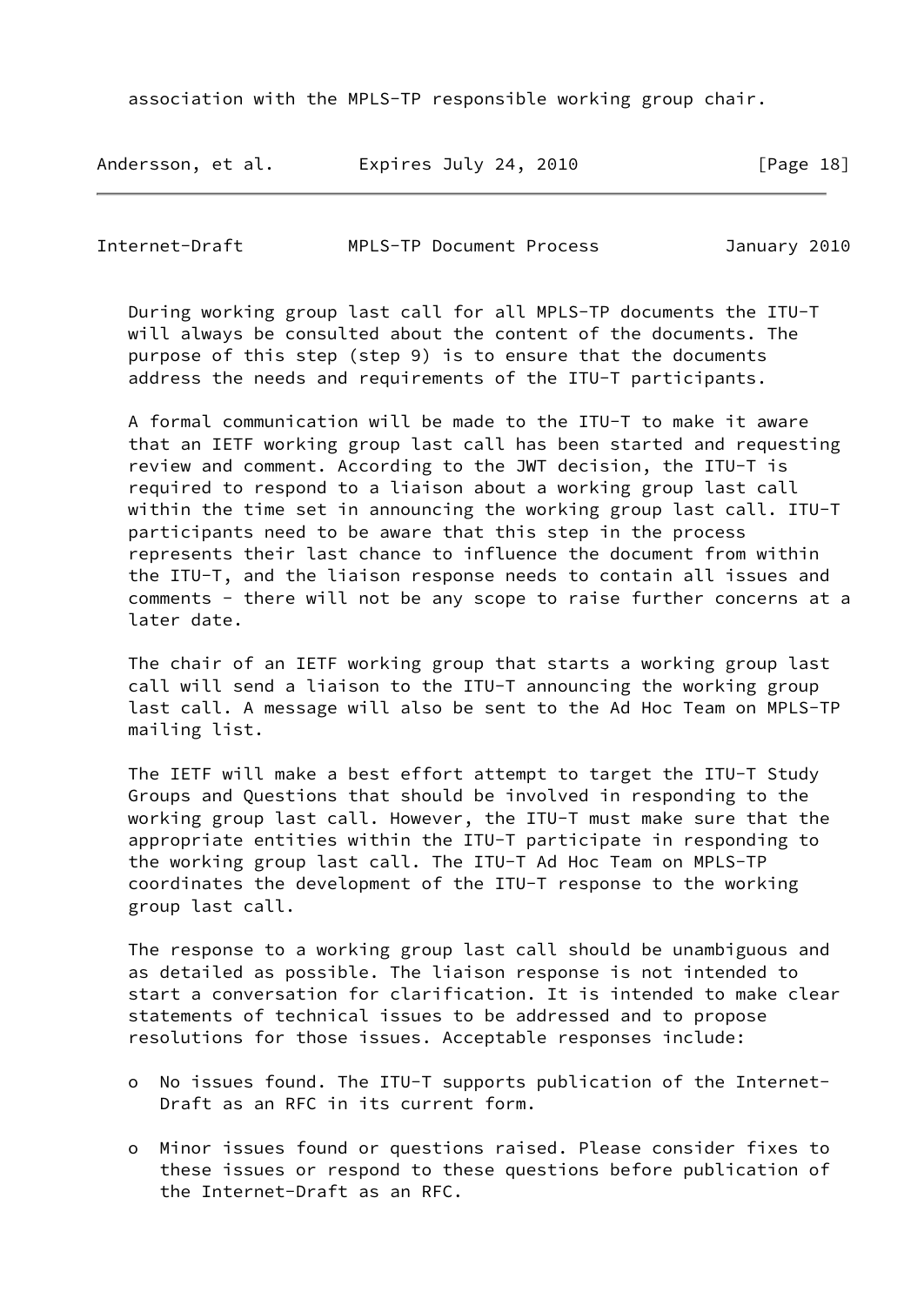o Major issues found. Please address these issues and allow the ITU-T to review the resolution (possibly during a further working group last call) before proceeding to publication of the Internet- Draft as an RFC.

For the avoidance of doubt, the following guidance has been provided

| Andersson, et al. | Expires July 24, 2010 | [Page 19] |
|-------------------|-----------------------|-----------|
|-------------------|-----------------------|-----------|

Internet-Draft MPLS-TP Document Process January 2010

by the ITU-T to its Rapporteurs:

 During the final stages of development (e.g., Working Group last call) the IETF will send a liaison to ITU-T for action.

 At this stage the experts of the ITU-T must make a judgement if the draft being reviewed is a suitable basis for a normative reference from an ITU-T Recommendation. The group must reach a consensus on this opinion.

 A liaison to indicate support for the IETF to approve the draft should contain the following text:

The experts of Qx have reviewed [draft-xxxx](https://datatracker.ietf.org/doc/pdf/draft-xxxx) by correspondence and either:

- Have no concerns with the IETF proceeding with approval;

or

 - Request that the following changes are made before the IETF approves the draft.

 Exceptionally, if consensus to support approval of the draft cannot be reached, a response liaison must be sent indicating that consensus could not be reached by correspondence and that the matter will be addressed at the next SG (or interim) meeting.

 If the ITU-T is unable to reach consensus, the working group may proceed to reach its own consensus on the document on the understanding that it may be necessary to revise the document later when ITU-T consensus is reached.

Note that, as described in  $Section 1.2$ , the cooperation process is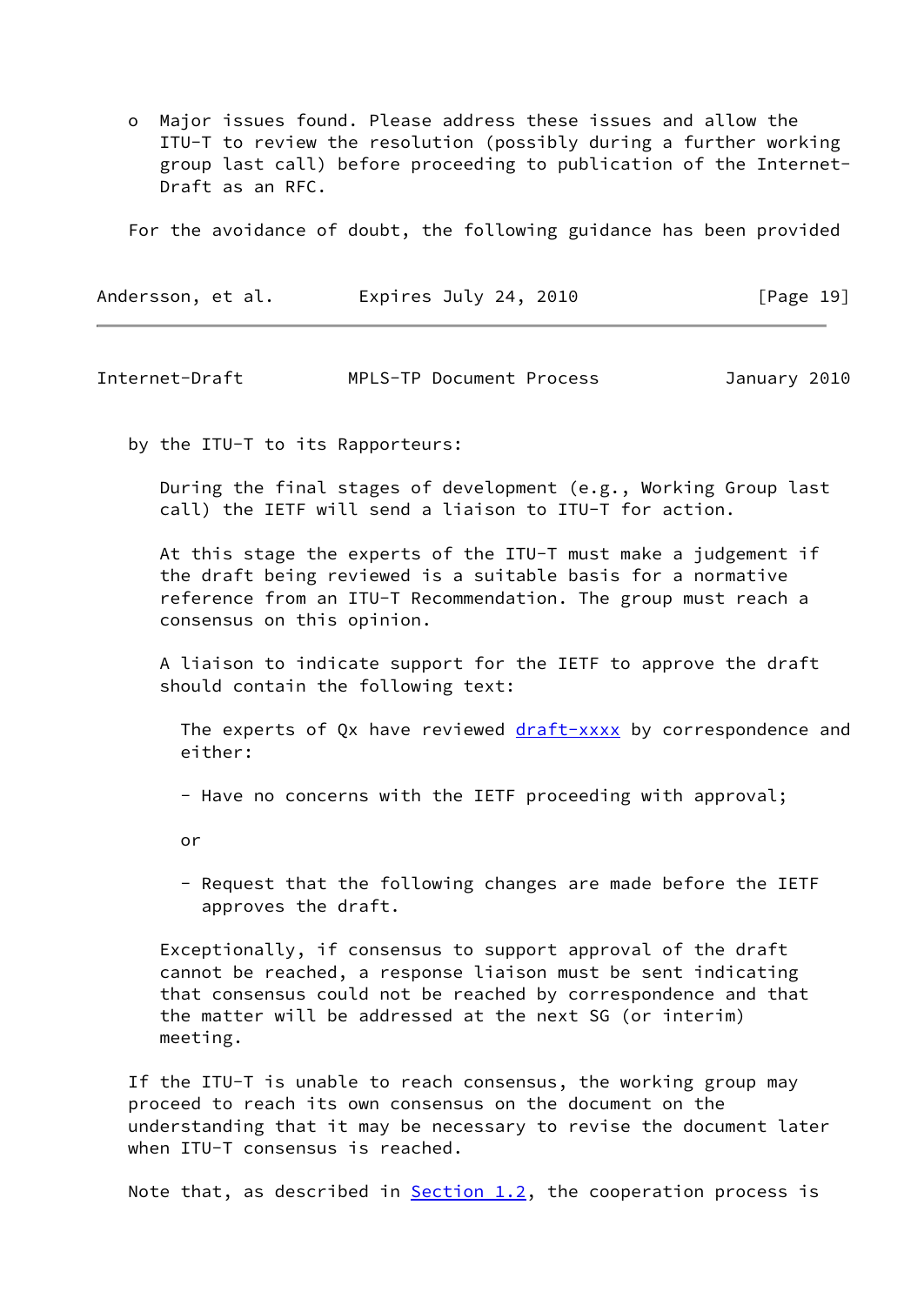designed to ensure constructive consideration and resolution of all issues raised by the ITU-T without blocking the progress of the IETF's work on MPLS-TP. It is expected that discussion of major issues raised at this stage of the process will be conducted on the MPLS-TP mailing list and through appropriate communication with the ITU-T. It is further expected that such issues will be resolved through technical evaluation and rough consensus judged as normal for the IETF process. In the event that agreement between the IETF and ITU-T cannot be reached on some technical point, the JWT will be convened to seek a resolution.

| Andersson, et al. | Expires July 24, 2010 | [Page 20] |
|-------------------|-----------------------|-----------|
|-------------------|-----------------------|-----------|

<span id="page-22-1"></span>Internet-Draft MPLS-TP Document Process January 2010

<span id="page-22-0"></span>[3.3](#page-22-0). Non-Response to Liaisons

 The liaison relationship between the IETF and the ITU-T is founded on the understanding that each party will respond in a timely and appropriate manner to the other party's liaisons so long as reasonable notice is given.

 Failure to respond by a deadline properly expressed in a liaison must not be used to cause deadlock or to block advancement of work. Such failures shall be assumed to represent accidental errors or oversights and shall be brought to the attention of the management of the body that has failed to respond.

 In extreme cases, the JWT is empowered to convene itself to resolve issues of failed communications.

<span id="page-22-2"></span>[4](#page-22-2). Guidelines For MPLS-TP work in the ITU-T

These guidelines apply to progressing work on MPLS-TP in the ITU-T.

 Any member of the ITU-T may send an MPLS-TP contribution to a ITU-T Study Group or Question.

 Before the ITU-T initiates any new work (i.e., items not previously identified by the JWT) based on such contributions the ITU-T shall send a liaison to the IETF. The message will go to the IETF liaison to the ITU-T on MPLS, the MPLS-TP responsible working group chair, and the MPLS-TP responsible AD. They are responsible for sending a consolidated response from the IETF, but may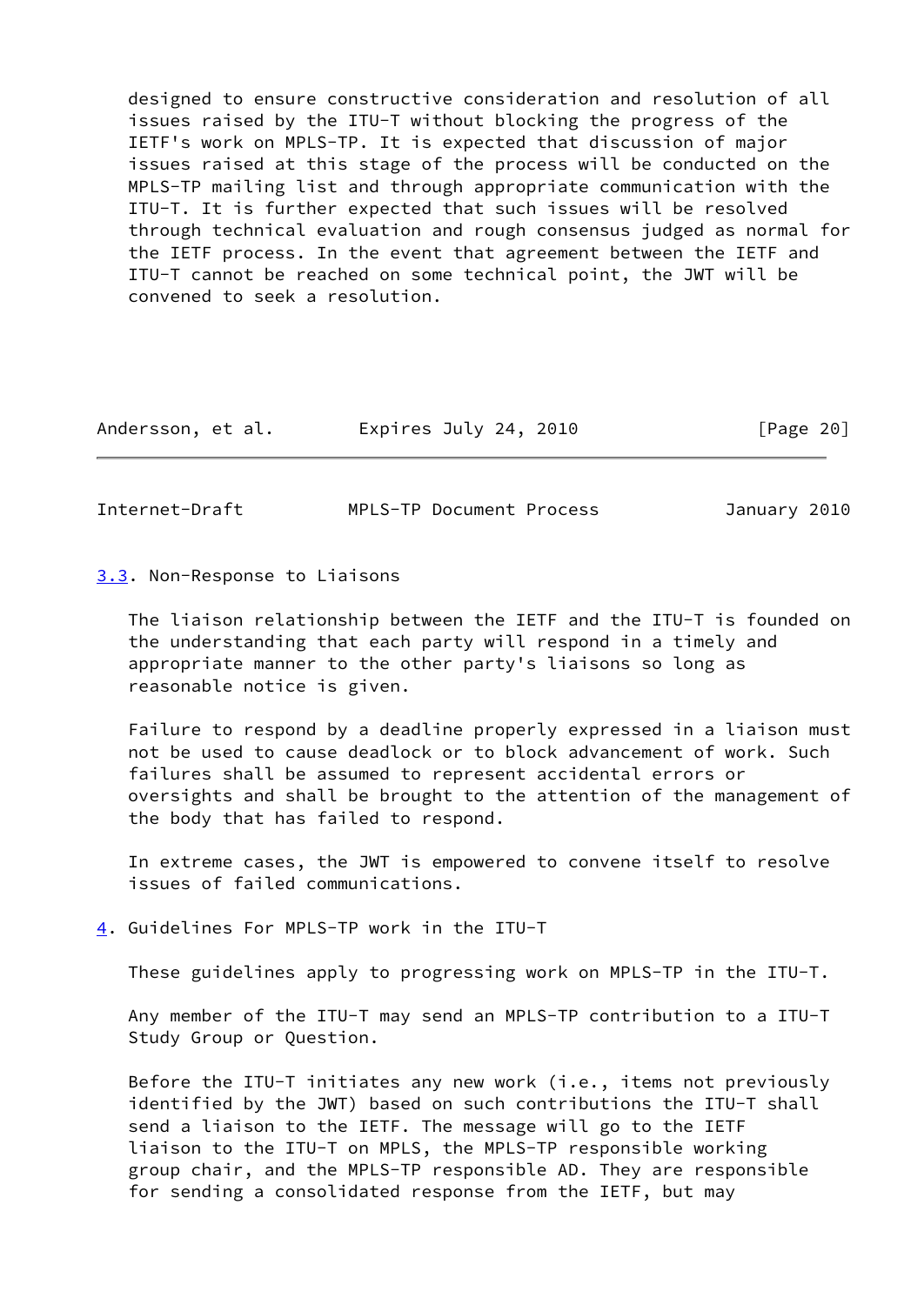delegate the work of writing the response.

 The IETF must respond to such liaisons according to the deadline in the liaison. Acceptable responses include:

- o Acknowledgement of receipt and agreement that the ITU-T is clear to proceed with the work described.
- o Request that the work described be transferred from the ITU-T to the IETF in the form of an Internet-Draft to form part of the MPLS-TP work in the IETF.
- o Request that the work be put on hold until specific issues have been resolved. In the event that this response is seen as blocking of ITU-T work, the JWT may be convened to seek a resolution.

 Note that the process described in this section is conformant to the Change Process for Multiprotocol Label Switching (MPLS) and

| Andersson, et al. | Expires July 24, 2010 |  | [Page 21] |  |
|-------------------|-----------------------|--|-----------|--|
|                   |                       |  |           |  |

<span id="page-23-1"></span>

| Internet-Draft |  | MPLS-TP Document Process |  | January 2010 |  |
|----------------|--|--------------------------|--|--------------|--|
|----------------|--|--------------------------|--|--------------|--|

Generalized MPLS (GMPLS) Protocols and Procedures [[RFC4929](https://datatracker.ietf.org/doc/pdf/rfc4929)].

<span id="page-23-0"></span>[5](#page-23-0). IANA Considerations

There are no requests for IANA action in this document.

<span id="page-23-2"></span>[6](#page-23-2). Security Considerations

 This document defines a process adaptation for the cooperation between the IETF and the ITU-T and thus does not introduce any new security considerations.

 The successful development of MPLS-TP standards that are consistent across the industry is an essential component to ensuring the security and stability of MPLS networks.

<span id="page-23-3"></span>[7](#page-23-3). Acknowledgments

 Thanks to Eric Gray who helped with grammar and useful comments. Thanks to Tom Petch who spent time trying to sort out what the document said, and who sent comments that helped clarify the document. Thanks to the participants of ITU-T Study Group 15 who provided review and comments on an early version of this text.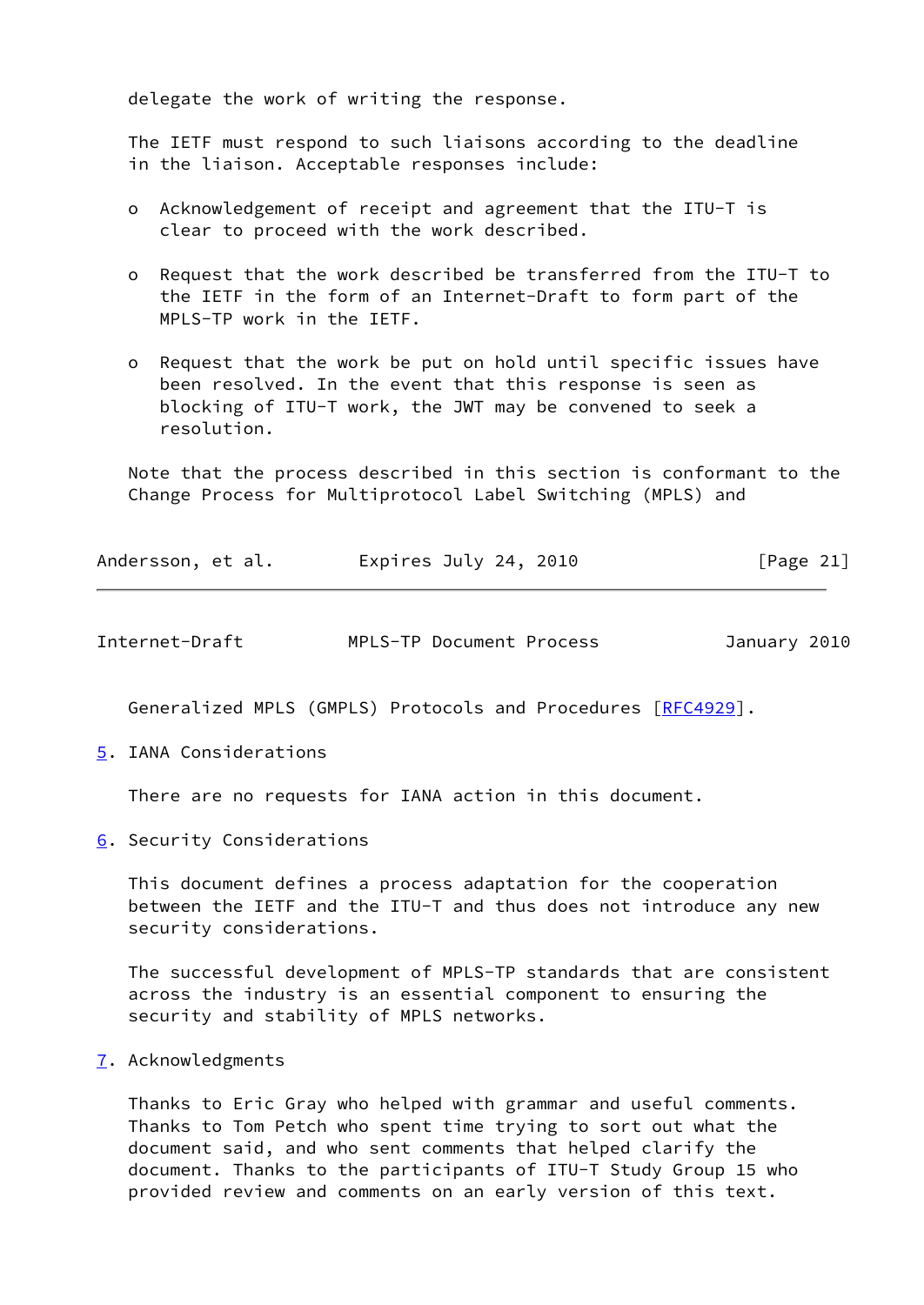Thanks to Ben Niven-Jenkins for discussions.

<span id="page-24-0"></span>[8](#page-24-0). References

<span id="page-24-1"></span>[8.1](#page-24-1). Normative References

 [RFC2026] Bradner, S., "The Internet Standards Process -- Revision 3", [BCP 9,](https://datatracker.ietf.org/doc/pdf/bcp9) [RFC 2026](https://datatracker.ietf.org/doc/pdf/rfc2026), October 1996.

 [RFC2119] Bradner, S., "Key words for use in RFCs to Indicate Requirement Levels", [BCP 14](https://datatracker.ietf.org/doc/pdf/bcp14), [RFC 2119](https://datatracker.ietf.org/doc/pdf/rfc2119), March 1997.

<span id="page-24-2"></span>[8.2](#page-24-2). Informative References

- [RFC4052] Daigle, L., Ed., and Internet Architecture Board, "IAB Processes for Management of IETF Liaison Relationships", [BCP 102](https://datatracker.ietf.org/doc/pdf/bcp102), [RFC 4052,](https://datatracker.ietf.org/doc/pdf/rfc4052) April 2005.
- [RFC4053] Trowbridge, S., Bradner, S., and F. Baker, "Procedures for Handling Liaison Statements to and from the IETF", [BCP](https://datatracker.ietf.org/doc/pdf/bcp103) [103](https://datatracker.ietf.org/doc/pdf/bcp103), [RFC 4053](https://datatracker.ietf.org/doc/pdf/rfc4053), April 2005.
- [RFC4677] Hoffman, P. and Harris, S., "The Tao of IETF: A Novice's Guide to the Internet Engineering Task Force", [RFC 4677](https://datatracker.ietf.org/doc/pdf/rfc4677), September 2006.

| Andersson, et al. | Expires July 24, 2010 | [Page 22] |
|-------------------|-----------------------|-----------|
|-------------------|-----------------------|-----------|

<span id="page-24-3"></span>Internet-Draft MPLS-TP Document Process January 2010

- [RFC4929] Andersson, L. and Farrel, A., "Change Process for Multiprotocol Label Switching (MPLS) and Generalized MPLS (GMPLS) Protocols and Procedures", [BCP 129](https://datatracker.ietf.org/doc/pdf/bcp129), [RFC4929](https://datatracker.ietf.org/doc/pdf/rfc4929), June 2007.
- [RFC5317] Bryant, S. and L. Andersson, "Joint Working Team (JWT) Report on MPLS Architectural Considerations for a Transport Profile", [RFC 5317,](https://datatracker.ietf.org/doc/pdf/rfc5317) February 2009.
- [RFC5378] Bradner, S., and Contreras, J., "Rights Contributors Provide to the IETF Trust", [BCP 78](https://datatracker.ietf.org/doc/pdf/bcp78), [RFC 5378,](https://datatracker.ietf.org/doc/pdf/rfc5378) November 2008.

Authors' Addresses

 Loa Andersson Ericsson Inc